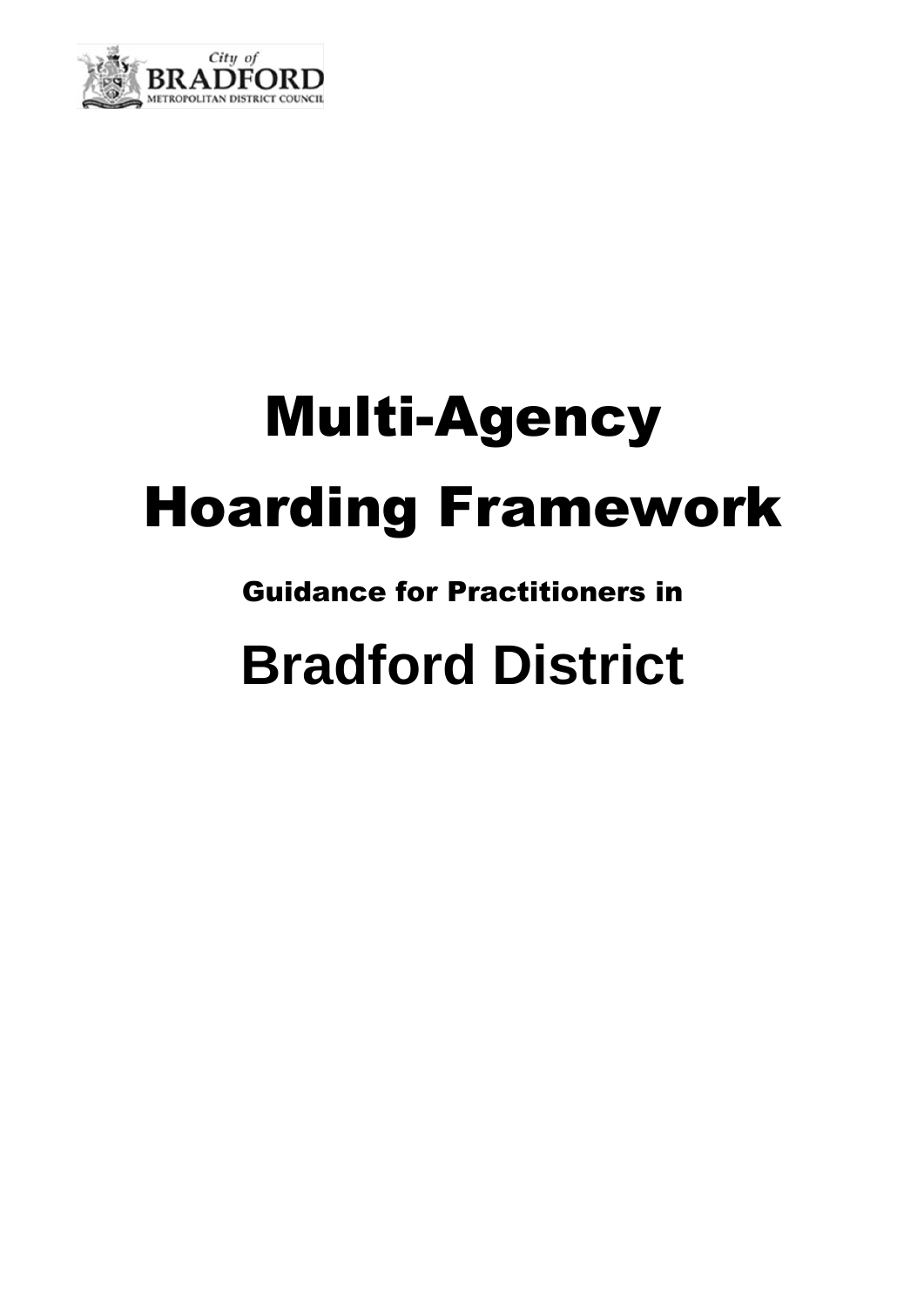## **Contents**

| 1.  |    |  |  |
|-----|----|--|--|
|     |    |  |  |
|     |    |  |  |
|     |    |  |  |
|     |    |  |  |
|     |    |  |  |
|     |    |  |  |
|     |    |  |  |
| 8.  |    |  |  |
| 9.  |    |  |  |
| 10. |    |  |  |
| 11. |    |  |  |
| 12. |    |  |  |
| 13. |    |  |  |
| 14. |    |  |  |
| 15. |    |  |  |
| 16. |    |  |  |
| 17. | 16 |  |  |
| 18. |    |  |  |
| 19. |    |  |  |
| 20. |    |  |  |
|     |    |  |  |
|     |    |  |  |
|     |    |  |  |
|     |    |  |  |
|     |    |  |  |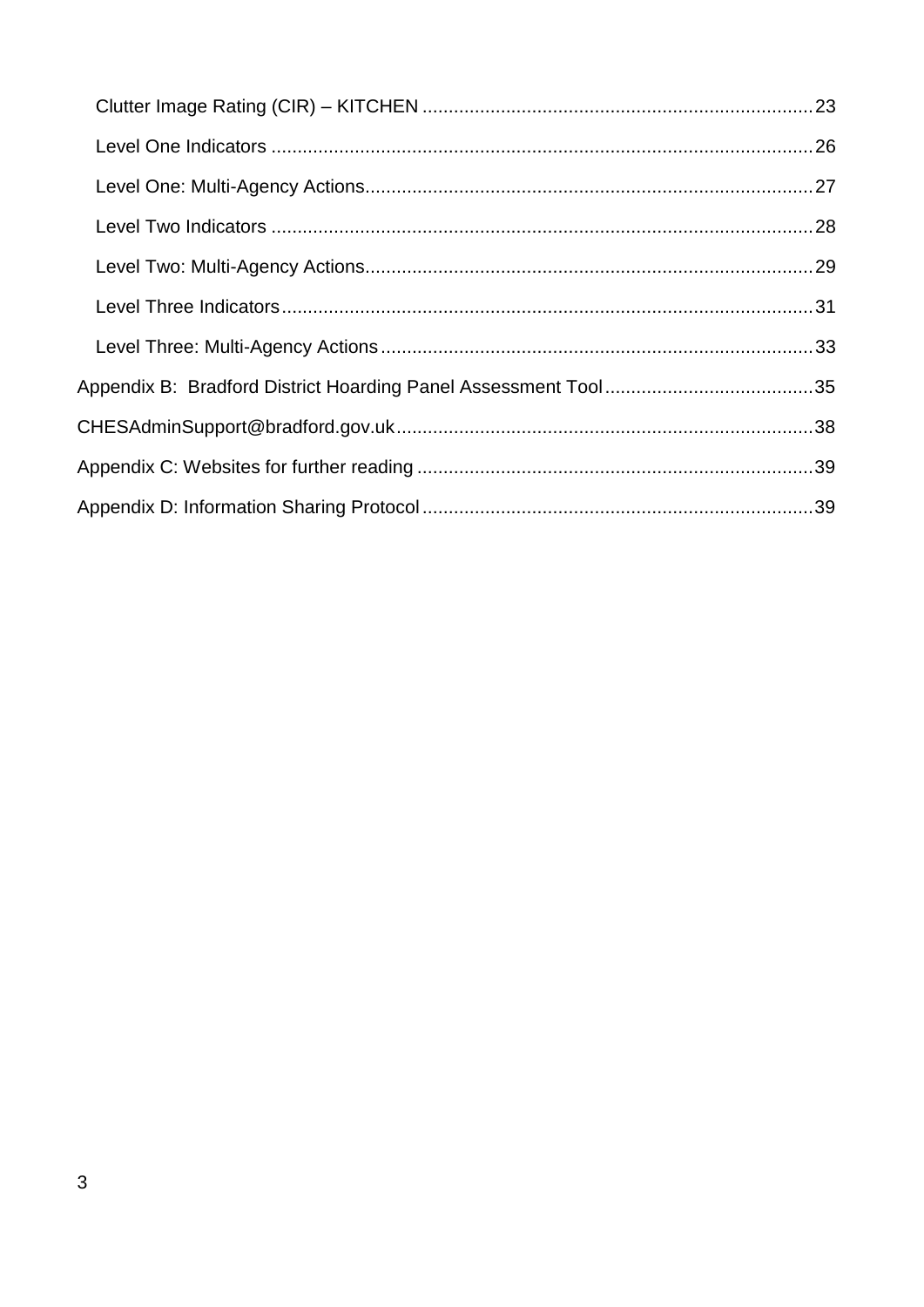#### <span id="page-3-0"></span>**1. Introduction**

This document sets out a framework for collaborative multi-agency working within Bradford District using a 'person centred solution' based model. The protocol offers clear guidance to staff working with people who hoard.

## <span id="page-3-1"></span>**2. Who Does This Framework Apply To?**

This framework applies to all agencies and professionals within Bradford District area who are working with or supporting people who may hoard and those who have signed up to the Protocol.

There is an expectation that everyone in partnership with the protocol engages fully to achieve the best outcome for the individual, while meeting the requirements and duties of their agency or Board.

This framework is supported by the Bradford Safeguarding Adults Board

## <span id="page-3-2"></span>**3. Aims of This Protocol**

- Create a safer and healthier environment for the individual and others affected by the hoarding behaviour, e.g. family, neighbours.
- Develop a multi-agency pathway which will maximise the use of existing service's and resources and which may reduce the need for compulsory solutions.
- Ensure that when solutions are required, there is a process for planning solutions tailored to meet the needs of the individual and utilising a person centred approach. Possible solutions could include clearance of the hoard, professional support and monitoring, property repairs and permanent or temporary re-housing.
- Develop creative ways of engaging individuals in the process.
- To establish best practice and improve knowledge of legislation that relates to hoarding behaviour through the Hoarding Panel.
- Ensure effective Partnership working and information sharing.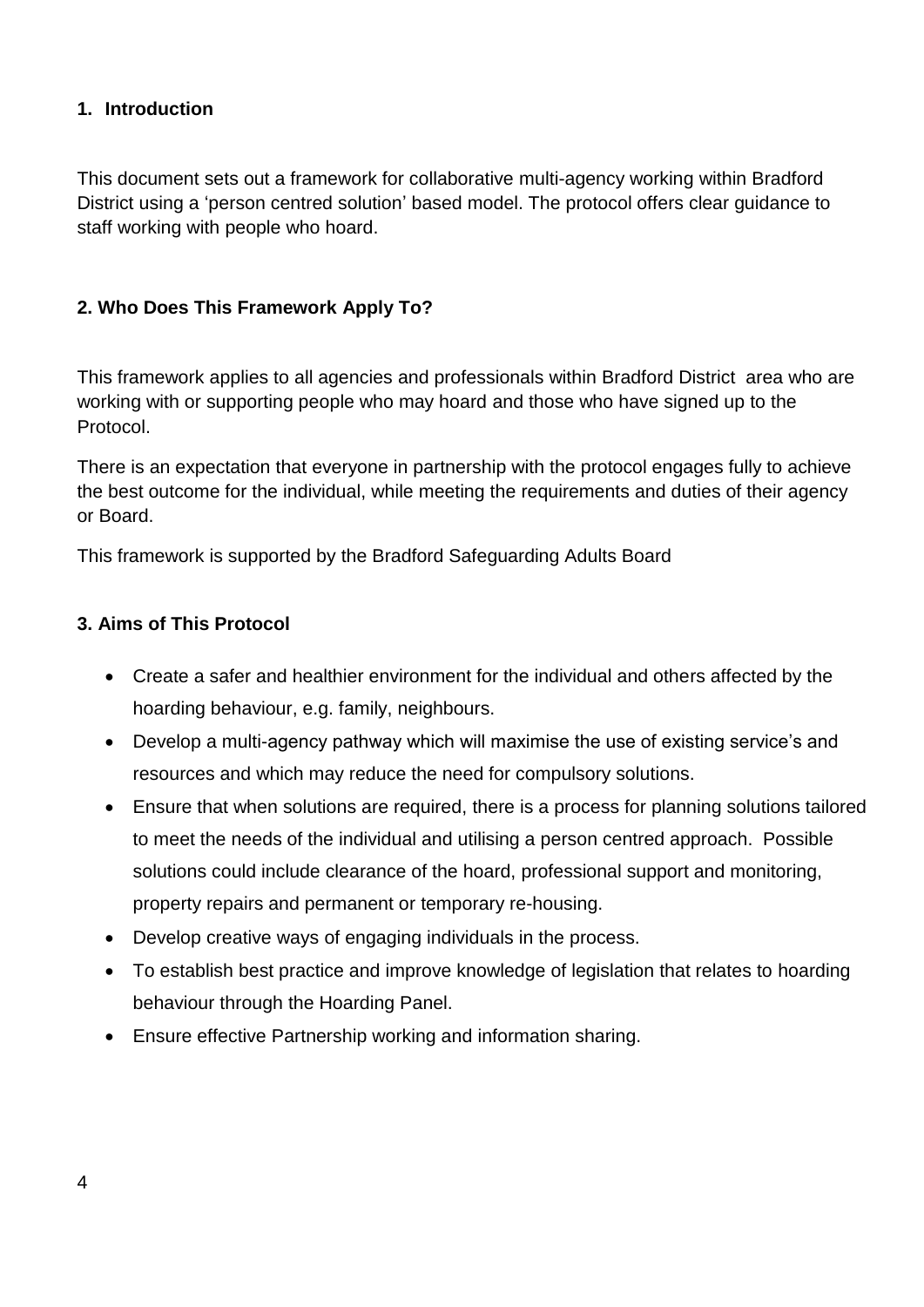## <span id="page-4-0"></span>**4.1 Definition of Hoarding<sup>1</sup>**

A hoarding disorder is where someone acquires an excessive number of items and stores them in a chaotic manner, usually resulting in unmanageable amounts of clutter. The items can be of little or no monetary value.

Hoarding is considered a significant problem if:

• The amount of clutter interferes with everyday living – for example, the person is unable to use their kitchen or bathroom and cannot access rooms

• The clutter is causing significant distress or negatively affecting the quality of life of the person or their family – for example, they become upset if someone tries to clear the clutter and their relationship suffers

Hoarding disorders are challenging to treat because many people who hoard frequently do not see it as a problem, or have little awareness of how it's affecting their life or the lives of others.

Many do realise they have a problem but are reluctant to seek help because they feel extremely ashamed, humiliated or guilty about it.

It's really important to encourage a person who is hoarding to seek help, as their difficulties discarding objects can not only cause loneliness and mental health problems but also pose a health and safety risk.

If not tackled, it's a problem that will probably never go away.

Hoarding is now considered a standalone mental health disorder and is included in the 5th edition of the Diagnostic and Statistical Manual of Mental Disorders (DSM) 2013

The reasons why someone begins hoarding are not fully understood.

It can be a symptom of another condition. For example, someone with mobility problems may be physically unable to clear the huge amounts of clutter they have acquired, and people with learning disabilities or people developing dementia may be unable to categorise and dispose of items.

Mental health problems associated with hoarding include:

- **• Severe depression**
- **• Psychotic disorders, such as schizophrenia**
- **• Obsessive compulsive disorder (OCD)**

l <sup>1</sup> NHS England. (2018). Hoarding Disorder. [online] Available at: https://www.nhs.uk/conditions/hoarding-disorder/ [Accessed Date 20/03/2019].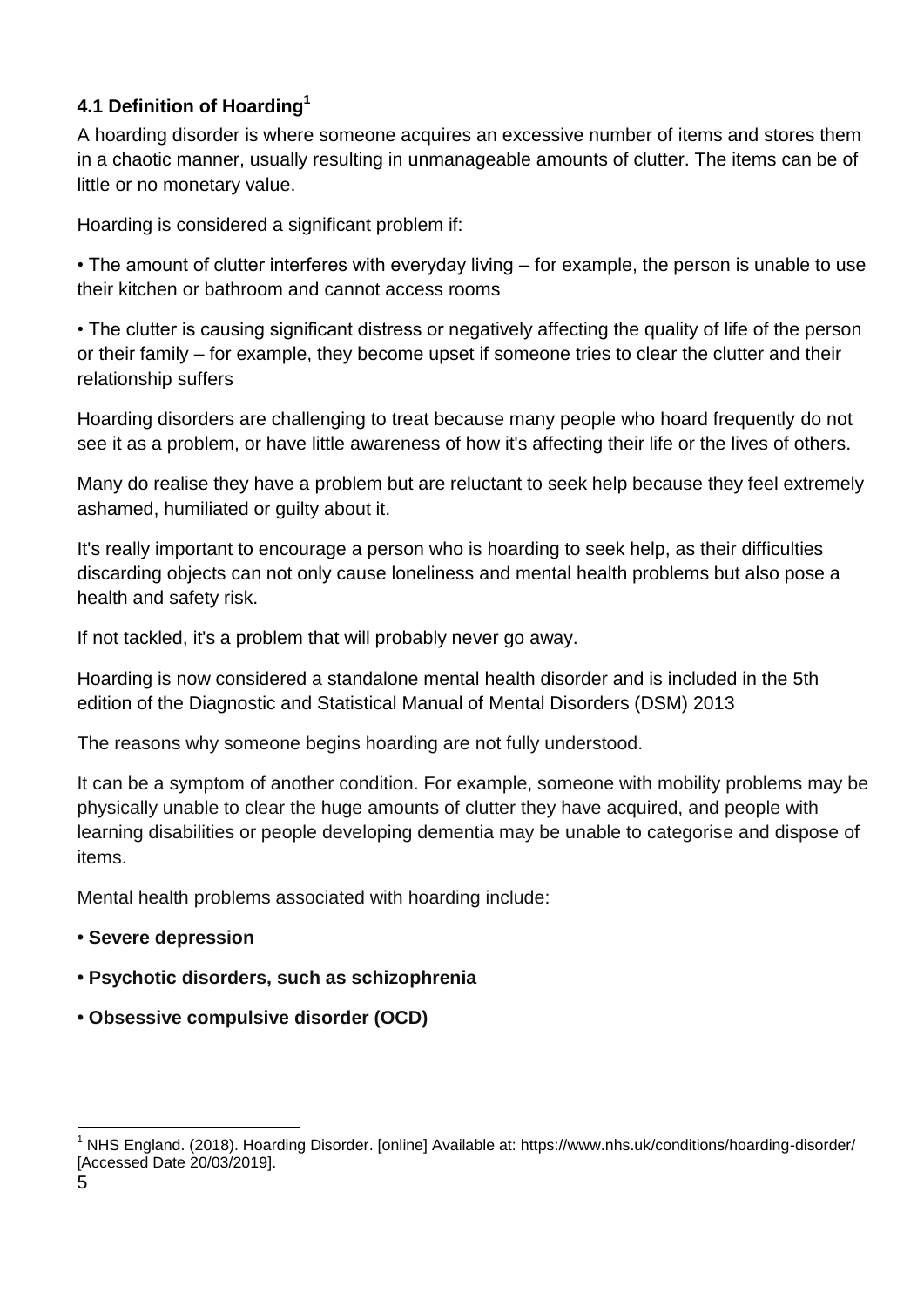In some cases, hoarding is a condition in itself and often associated with self-neglect. These people are more likely to:

**• live alone** 

**• be unmarried** 

**• has had a deprived childhood, with either a lack of material objects or a poor relationship with other members of their family** 

**• have a family history of hoarding** 

## **• have grown up in a cluttered home and never learned to prioritise and sort items**

Many people who hoard have strongly held beliefs related to acquiring and discarding things, such as: "I may need this someday" or "If I buy this, it will make me happy". Others may be struggling to cope with a stressful life event, such as the death of a loved one.

Attempts to discard things often bring up very strong emotions that can feel overwhelming, so the person hoarding often tends to put off or avoid making decisions about what can be thrown out.

## Collecting or Hoarding?

Many people collect items such as books or stamps, and this is not considered a problem. The difference between a "hoard" and a "collection" is how these items are organised.

## <span id="page-5-0"></span>**4.3 Signs of a hoarding disorder**

Someone who has a hoarding disorder may typically:

## **•keep or collect items that may have little or no monetary value, such as junk mail and carrier bags, or items they intend to reuse or repair**

**•find it hard to categorise or organise items** 

**•have difficulties making decisions** 

**•struggle to manage everyday tasks, such as cooking, cleaning and paying bills** 

## **•become extremely attached to items, refusing to let anyone touch or borrow them**

## **•have poor relationships with family or friends**

Hoarding can start as early as the teenage years and gets more noticeable with age. For many, hoarding becomes more problematic in older age, but the problem is usually well established by this time. Some people with a hoarding disorder will hoard a range of items, while others may just hoard certain types of objects.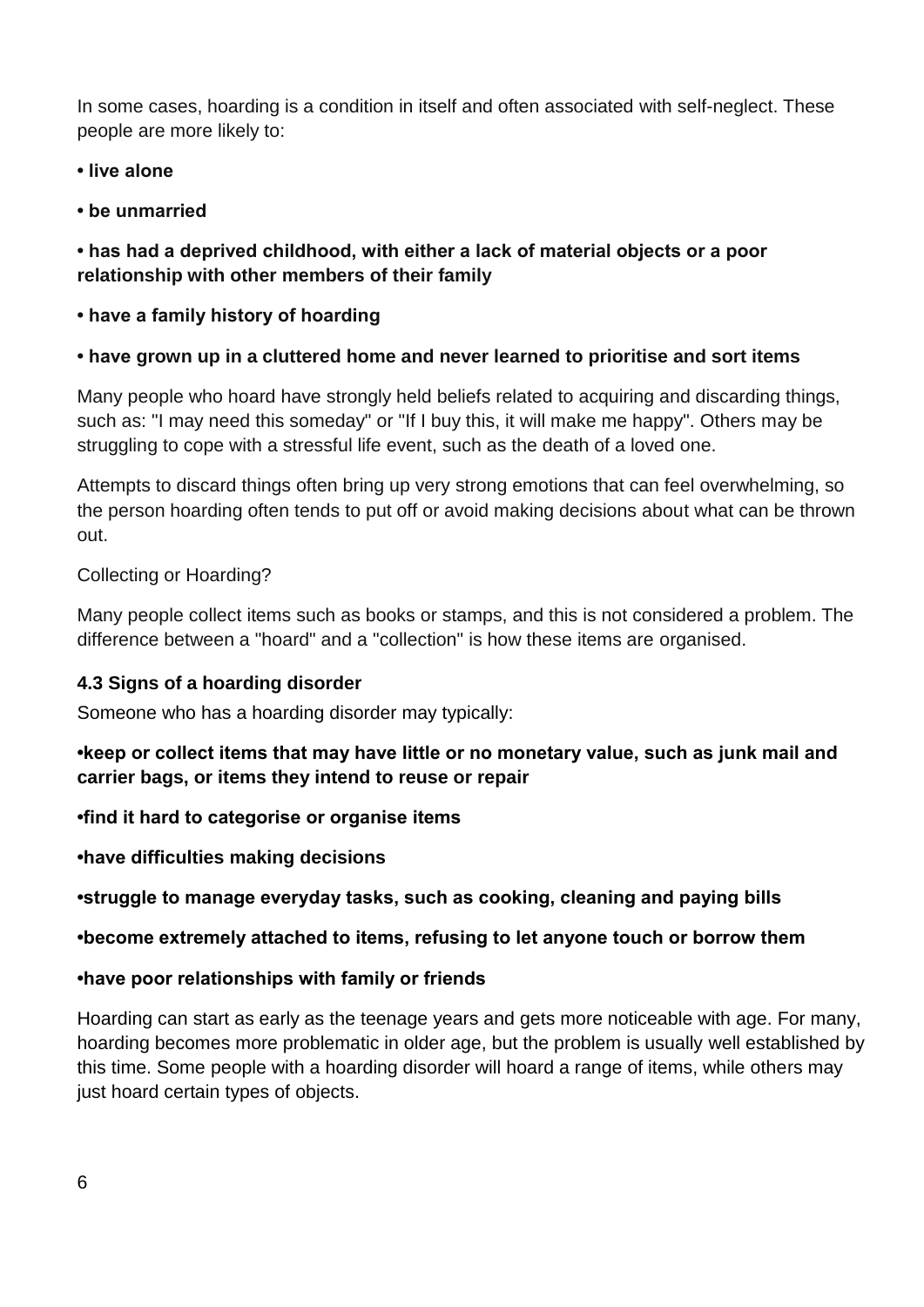Items that are often hoarded include:

#### **•newspapers and magazines**

**•books** 

**•clothes** 

## **•leaflets and letters, including junk mail**

**•bills and receipts** 

## **•containers, including plastic bags and cardboard boxes**

## **•household supplies**

Some people also hoard animals (dead or alive) which they may not be able to look after properly.

In many cases, the symptoms will be quite obvious, in terms of clutter, excessive items in the property or even spilling onto gardens or public areas, non-engagement, referrals from other agencies, for example environmental health, fire services and/or local authority housing management or housing associations.

## **4.4 Why hoarding disorders are a problem**

A hoarding disorder can be a problem for several reasons. It can take over the person's life, making it very difficult for them to get around their house. It can cause their work performance, personal hygiene and relationships to suffer.

The person hoarding is usually reluctant or unable to have visitors or even allow tradesmen in to carry out essential repairs, which can cause isolation and loneliness.

The clutter can pose a health risk to the person and anyone who lives in or visits their house. For example, it can:

## **•make cleaning very difficult, leading to unhygienic conditions and encouraging rodent or insect infestations**

## **•be a fire risk and block exits in the event of a fire**

**•cause trips and falls**

## **•fall over or collapse on people, if kept in large piles**

The hoarding could also be a sign of an underlying condition, such as OCD, other types of anxiety, depression and dementia.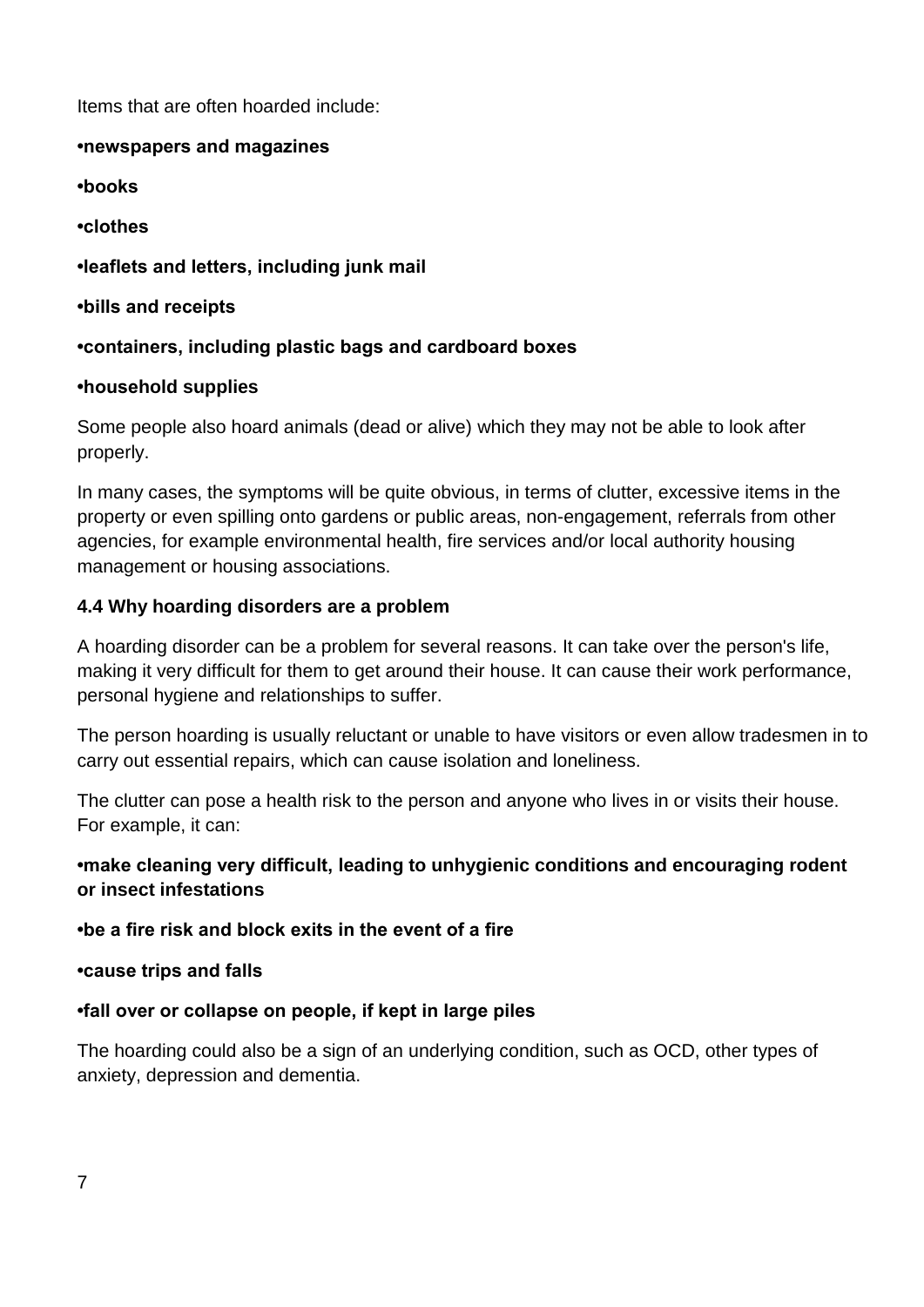Refusal by hoarders to engage with professionals or other intervention poses a challenge to progress. Good professional practice would explore all remaining avenues for the individual to engage. This is because being met with a "shut door" is in the nature of the disorder or hoarding behaviour. It is worth remembering that non-engagement is not exclusive to those suffering from hoarding disorder. It should be treated within the same practical, professional and legal framework as someone who suffers from any other condition or disorder (for example, Alzheimer's disease, schizophrenia etc).

Blitz Cleans: one of the most popular responses to hoarding is to perform a "blitz clean" – the clearing out all or most of the offending items. Blitz cleans often feature repeatedly in the individual's case notes or history. Whilst there may sometimes be a need for a blitz clean to deal with environmental health or fire safety concerns it more often only serves the person or agency that is concerned or complaining about the hoarding rather than offering a long-term solution for the hoarding sufferer. Blitz cleans are likely to significantly distress the hoarder and is a costly action to take. It does not address the cause of the hoarding behaviour and may exacerbate their symptoms. Without a longer-term solution such as hoarding specific CBT and/or other professional intervention the individual could well resume their hoarding activities.

## <span id="page-7-0"></span>**5. Mental Capacity**

The Mental Capacity Act (MCA) 2005 provides a statutory framework for people who lack the capacity to make decisions by themselves. The Act has five statutory principles and these are legal requirements of the Act:

1. A person must be assumed to have capacity unless it is established that they lack capacity.

2. A person is not to be treated as unable to make a decision unless all practicable steps have been taken without success.

3. A person is not to be treated as unable to make a decision merely because he/she makes an unwise decision.

4. An act done, or decision made, under this act for, or on behalf of, a person who lacks capacity must be done, or made in his or her best interests.

5. Before the act is done, or the decision is made, regard must be had to whether the purpose for which it is needed can be as effectively achieved in a way that is less restrictive of the person's rights and freedom of action.

When a person's hoarding behaviour poses a serious risk to their health and safety, professional intervention will be required. With the exception of statutory requirements, the intervention or action proposed must be with the individual's consent. Article 8 of the European Convention on Human Rights (The right to respect for private and family life) - is engaged. Interference with a person's life must be lawful, necessary and pursue a legitimate aim.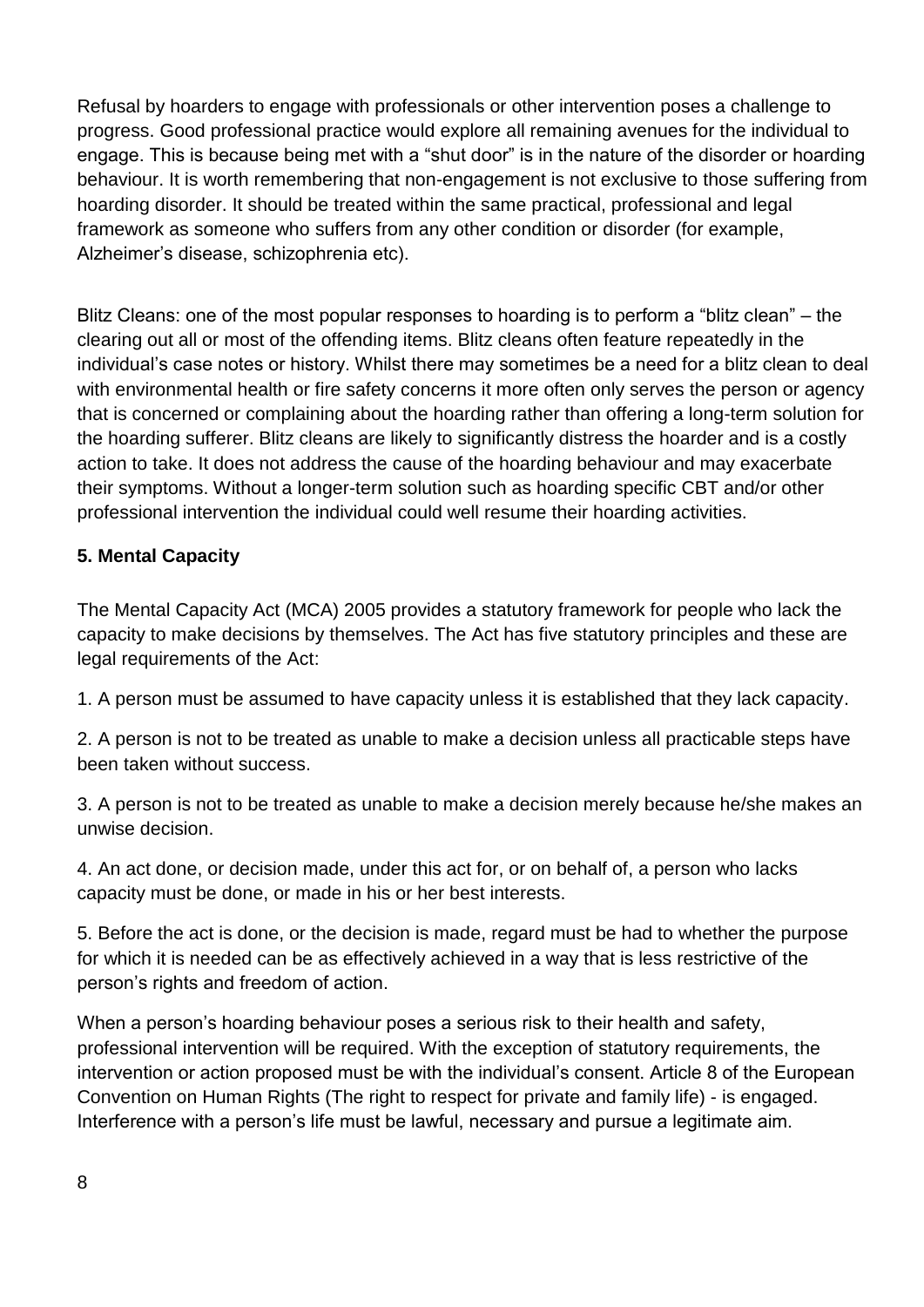In extreme cases, taking statutory principle 3 (above) into account, the very nature of the environment may lead the professional to question whether the customer has capacity to consent to the proposed action or intervention and trigger a capacity assessment. All interventions must be undertaken in accordance with the 5 statutory principles and using the 'two stage' test of capacity (see MCA Code of Practice 4.11 – 4.25).

The MCA Code of Practice states that one of the reasons why people may question a person's capacity to make a specific decision is that "the person's behaviour or circumstances cause doubt as to whether they have capacity to make a decision" ( MCA Code of Practice, 4.35). Extreme hoarding behaviour may therefore in the specific circumstances of the case, prompt an assessment of capacity.

## <span id="page-8-0"></span>**6. Information Sharing**

Under the Data Protection Act 2018, we all have the responsibility to ensure that Personal information is processed lawfully and fairly.

## <span id="page-8-1"></span>**7. Bradford District Hoarding Panel**

This Protocol establishes the Bradford District Hoarding Panel as a forum for professionals and agencies dealing with hoarding cases within Bradford District to discuss and jointly find ways to resolve those cases.

The Panel's role is to:

- review the circumstances of cases and the actions taken so far
- challenge and advise on the options available
- help the relevant organisations to coordinate and complete their actions
- remove barriers to cooperation
- signpost to agencies or organisations that could contribute

The Panel is available to all organisations and agencies within Bradford District that are signatories to this protocol.

The Panel will normally only accept cases for discussion in the following circumstances:

Where the hoarding is graded at 5 or above on the hoarding clutter image rating scale (Appendix B) and:

The presenting organisation has attempted to follow the guidance in this protocol has been unable to resolve the situation, or

The presenting organisation has been unable to gain the cooperation of other organisations to take action, or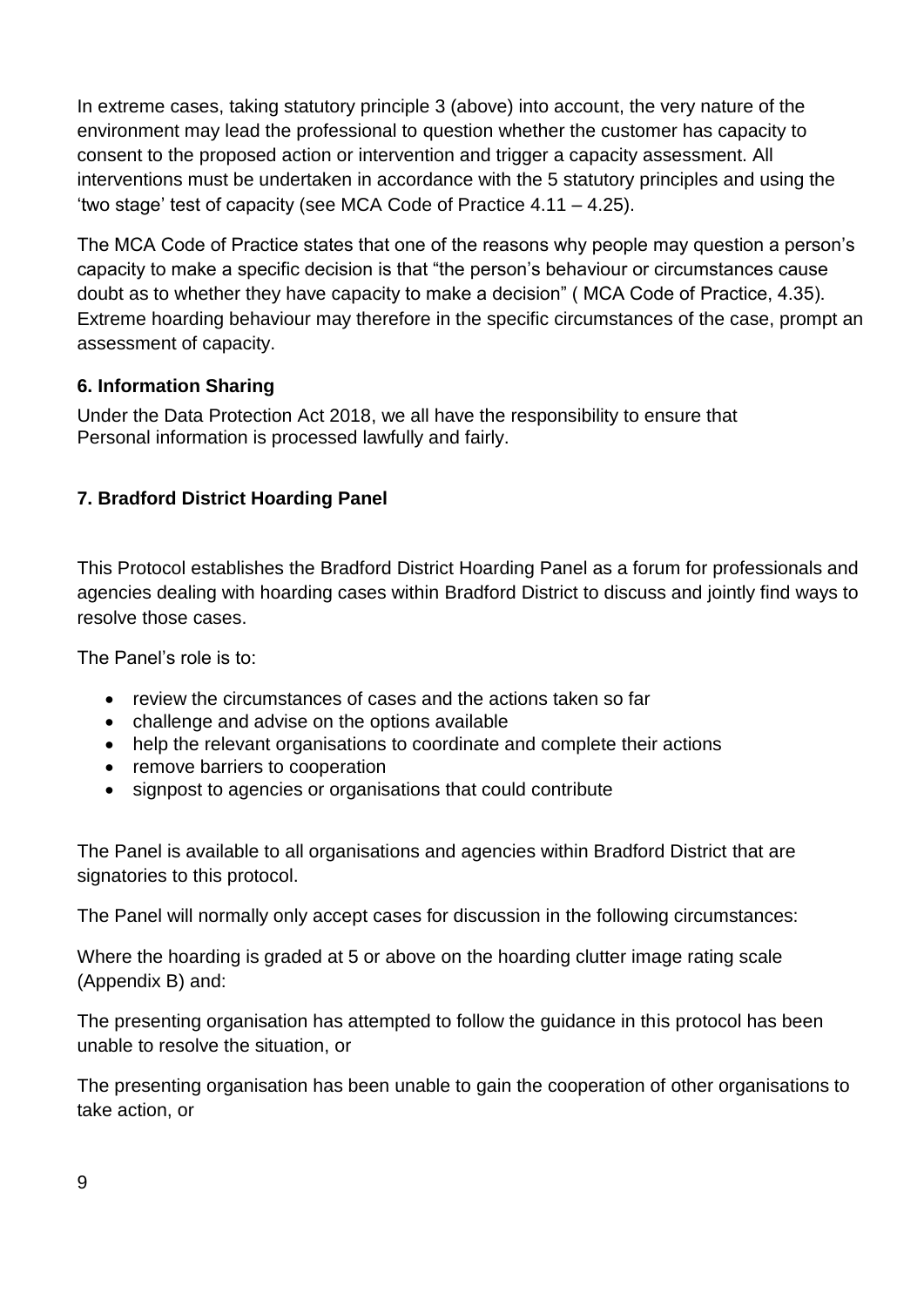The presenting organisation has good reason to believe that there is severe hoarding (5 or greater on the hoarding clutter scale) but has been unable to gain access to the property or engage with the person involved despite persistent attempts and needs the assistance of other agencies.

The Panel may recommend a course of action to progress a particular case or problem. It has no decision-making powers to direct organisations or Council departments to take or desist from a course action, but it acts as this protocol's mechanism to manage and progress hoarding cases and maintain good practice standards. Organisations who wish to depart from recommendations of the Panel should be able to provide written reasons to the Panel and for their own records.

The Panel has no financial budget and is not able to provide or direct resources either from within the Council or from other organisations.

The Panel members are named representatives from the Council and other organisations. The following services will normally be represented at all Panel meetings:

- Adult Social Care
- Mental Health Service
- Registered Social Landlord ( if applicable)
- West Yorkshire Fire and Rescue Service
- Housing Standards Team

The following services are expected to attend when requested by the Panel coordinator:

- Children's Services
- West Yorkshire police
- Health services
- RSPCA (where animals are, may be or have been involved)
- Any other relevant or involved service, individual or organisation

BMDC Housing Standards Team will coordinate Panel meetings including:

- receiving requests for cases to be considered
- deciding which cases are considered (with feedback to the requesting organisation)
- requesting attendance from referring organisations
- requesting information for the Panel from organisations
- arranging meetings of the Panel
- keep a note of proceedings of the Panel

The Panel will nominate a case lead for each case it considers. The case lead will normally be the representative of the organisation that requested the Panel hearing unless it is more effective or appropriate to nominate another agreed case lead.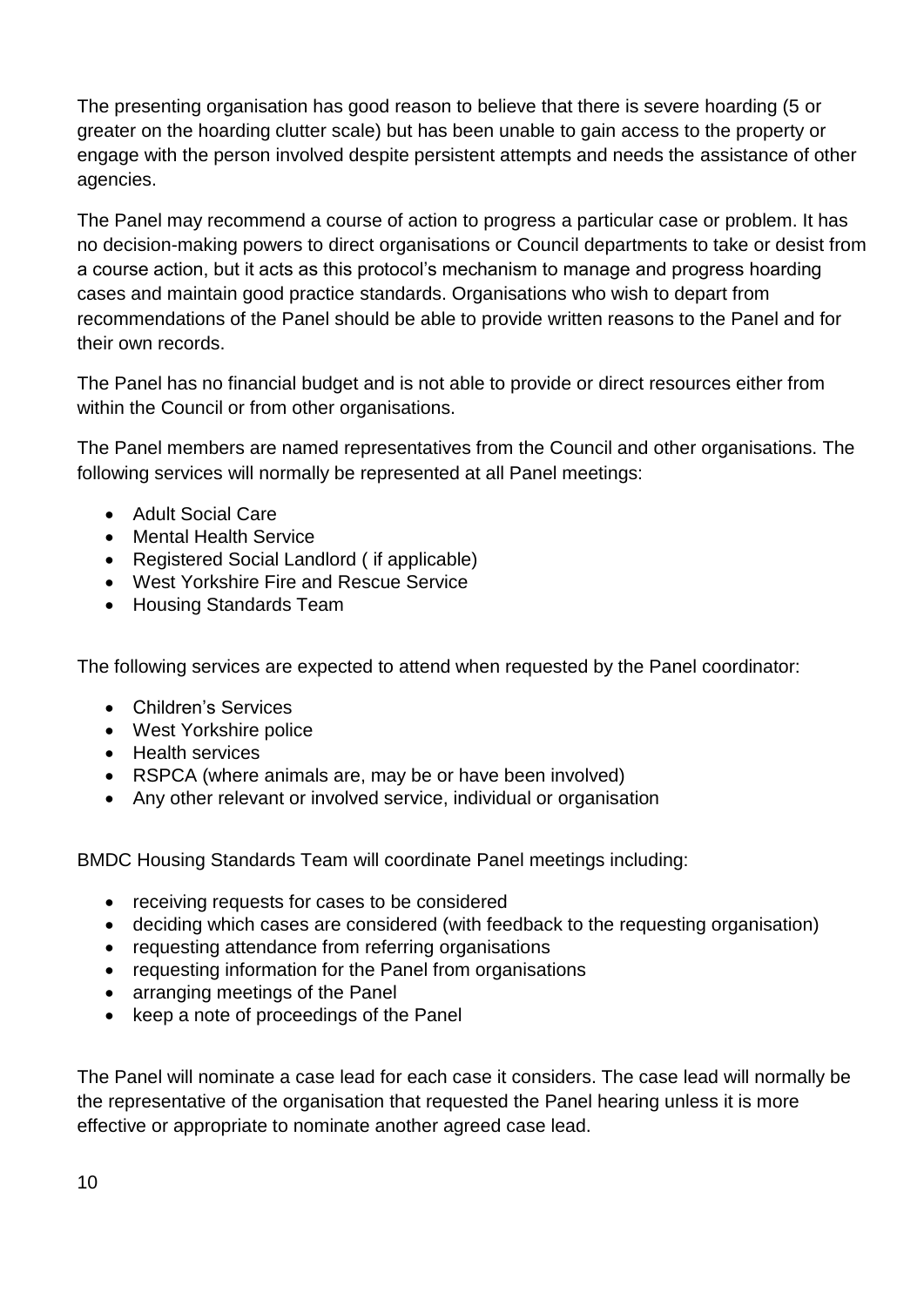The case lead will take responsibility for putting the recommendations of the Panel into effect and ensuring the cooperation of the other services. The case lead may refer the case back to the Panel for further discussion if the circumstances of the case have substantially changed, an impasse has been reached or they have been unable to secure the cooperation of other services. The case lead will update the panel on all completed actions at the following meeting.

The Panel will meet every six weeks or less often depending on its case load or any intervening urgent matters requiring an earlier meeting.

## <span id="page-10-0"></span>**8. Referrals to the Hoarding Panel**

Organisations should email requests for discussion by the Hoarding Panel to the Housing Standards Team using the following email address;

#### [CHESadminsupport@bradford.gov.uk](mailto:CHESadminsupport@bradford.gov.uk)

Requests must be accompanied by:

- a completed Hoarding Assessment tool (see Appendix B);
- Photographs of the property/clutter where available;
- Supporting evidence including referral to West Yorkshire Fire Service, consideration of vulnerability, contacts with next of kin, involvement of other support services, safeguarding, tenancy conditions enforcement, antisocial behaviour enforcement, clearing and cleaning work undertaken;
- any other relevant information held by the organisation;

Contact details for all other organisations and individuals who are or have been involved in the case.

All information must be sent electronically and securely in accordance with this Protocol's information sharing agreement.

Referral to the Hoarding Panel does not mean that immediate procedures to minimise risks to individuals are delayed – referrals to the West Yorkshire Fire and Rescue service must be made in cases where hoarding is rated at 5 or above on the Clutter Rating Image Scale (Appendix A) or where it is under 5 but there are flammable, hazardous, electrical or other unusual risk items.

Where you are concerned about the potential safety of or risk posed by hoarding related behaviours to a child, you must make a referral to Children's Social Services in case child protection measures need to be implemented. You should notify Children's Services whether or not you have also made a referral to the Hoarding Panel. You should also notify the Hoarding Panel if you have made a referral to Children's Services as it may well be that the Panel will want a representative from Children's Services to attend any relevant meeting.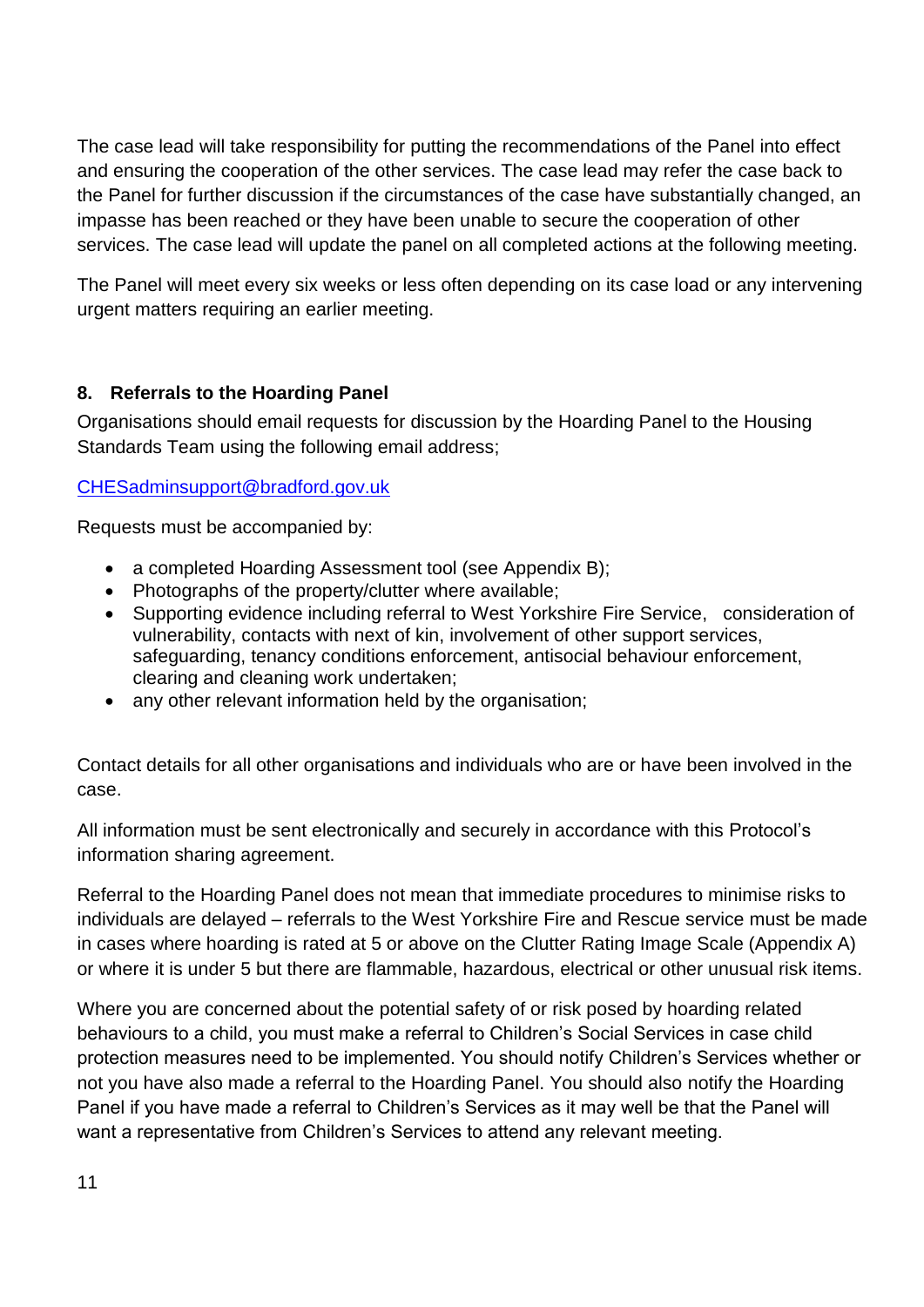Where there is evidence of self-neglect and hoarding related behaviours a referral must be made via the self-neglect protocols in case self-neglect measures need to be implemented. Organisations should also notify the Hoarding Panel if self-neglect measures have been taken. Bradford safeguarding Adults social care may request a representative from the Hoarding Panel to attend any relevant meeting.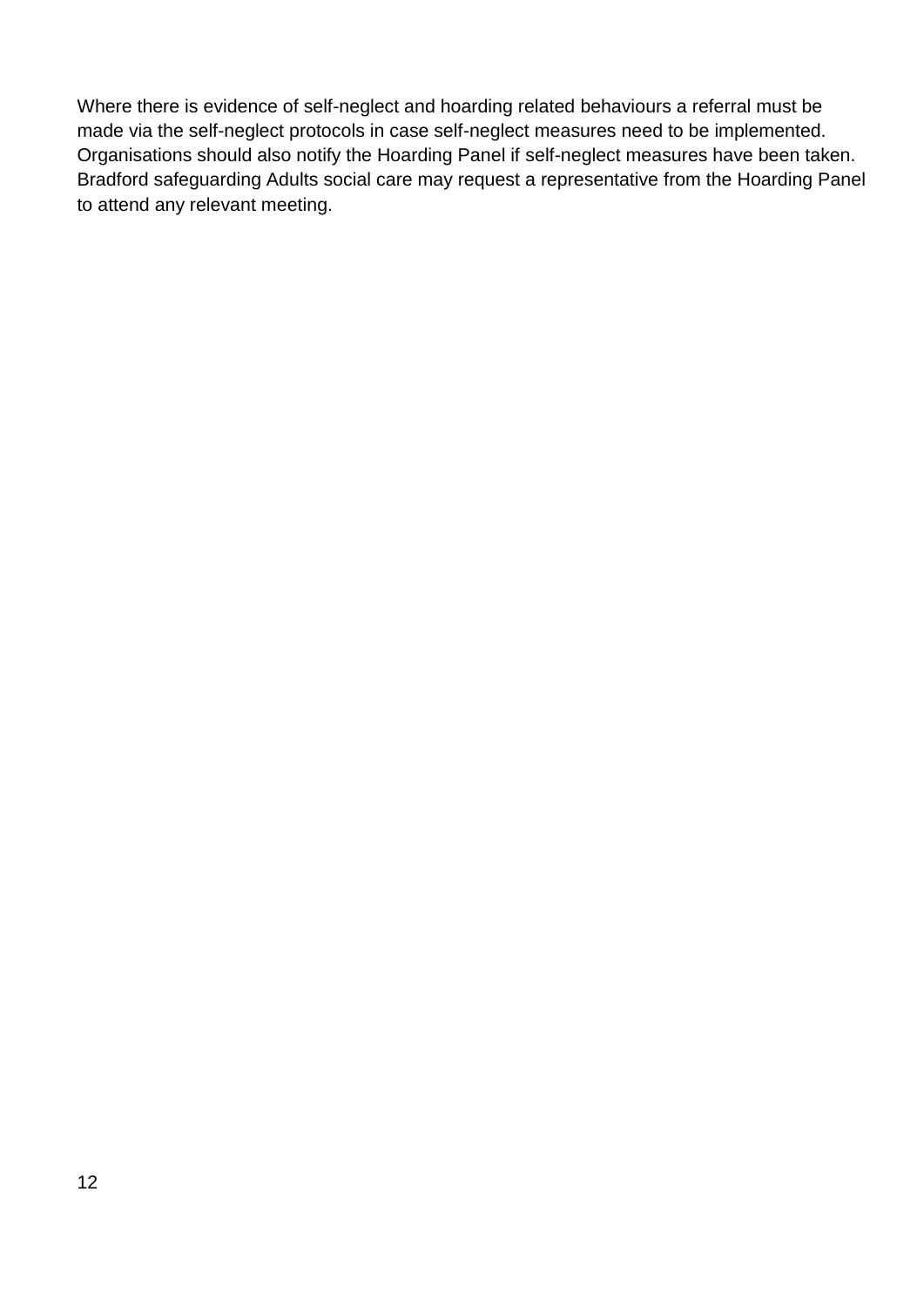#### <span id="page-12-0"></span>**9. Hoarding Panel referrals**

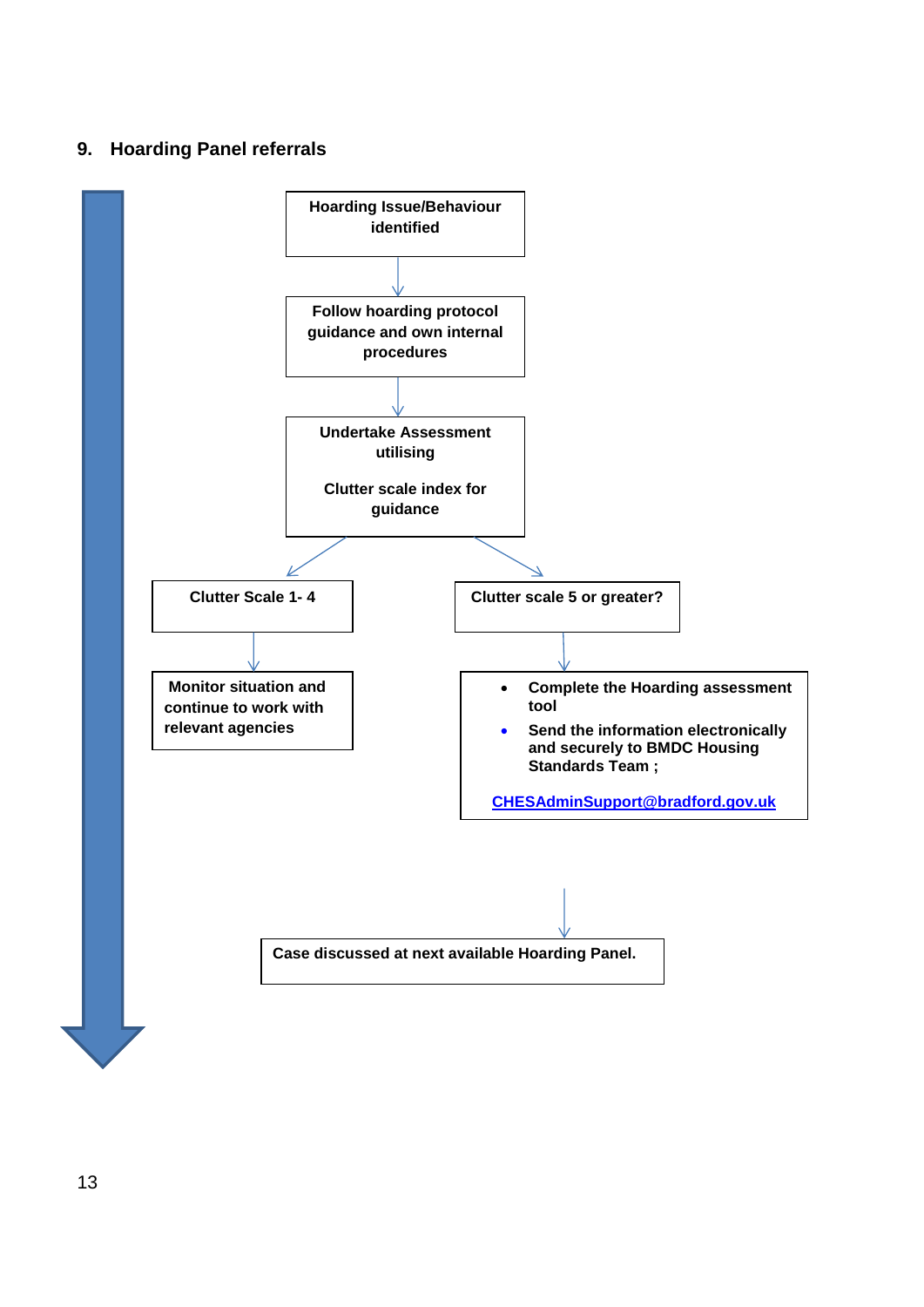## <span id="page-13-0"></span>**10. Guidelines for Handling Hoarding cases**

Firstly establish whether the person does appear to be displaying hoarding related behaviours or suffering from hoarding disorder and that they are not just exercising their right to collect items or express different lifestyles and habits. Some things to look for:

- Are rooms in their property (bathroom, toilet, bedroom and kitchen) not used or unusable for the purposes to which they have been designed, because of an excess of clutter?
- Can appliances and furniture (cooker, fridge, settee, chairs etc.) be used?
- Are they unable to freely open their front or back door?
- Are all plug sockets and pipes hidden from view or trapped in by possessions?
- Are rooms packed with items to such an extent that it could pose a fire, health or safety hazard?
- Is their mobility around the property or otherwise limited by the amount of items?
- Do the items pose any environmental or other health and safety related obstacle/issue?

Assess the level of the hoarding by using the CIRS (clutter image rating scale) for each room. See Appendix A.

If the hoarding is graded at 5 or above on the hoarding clutter image rating scale then complete the hoarding assessment tool. See Appendix B.

#### <span id="page-13-1"></span>**11. Resident is vulnerable**

Take advice from Social Services or other agencies as appropriate. In cases where the tenant is elderly or vulnerable in some way, Social Services or some other agency needs to be involved in trying to remedy the initial problem and, if possible, prevent its reoccurrence.

Particular note needs to be made if there are or appear to be children involved in the property, with the hoarding related behaviours and where the potential hoarding poses or may pose a risk to a child – in such cases, immediately refer to Children's Social Care. It is more likely that any protection or assistance provided or considered for the child will be performed under the Children Act 1989 and relevant Child Protection Measures / Guidance.

## <span id="page-13-2"></span>**12. Consent**

Be mindful of the need for obtaining the individual's consent where appropriate. Exceptions to this are when in the public interest where other people are affected or circumstances where a local authority or agency exercises their statutory duties or powers. In some cases members of the resident's family or friends may also be able to provide help or support – often family members or concerned third parties will approach services for assistance to work with an individual. If individuals lack capacity to make decisions please refer to Section 6 – Mental capacity.

Any capacity assessment carried out in relation to hoarding behaviour must be time and decision specific, and relate to a specific intervention or action. If the person is assessed as not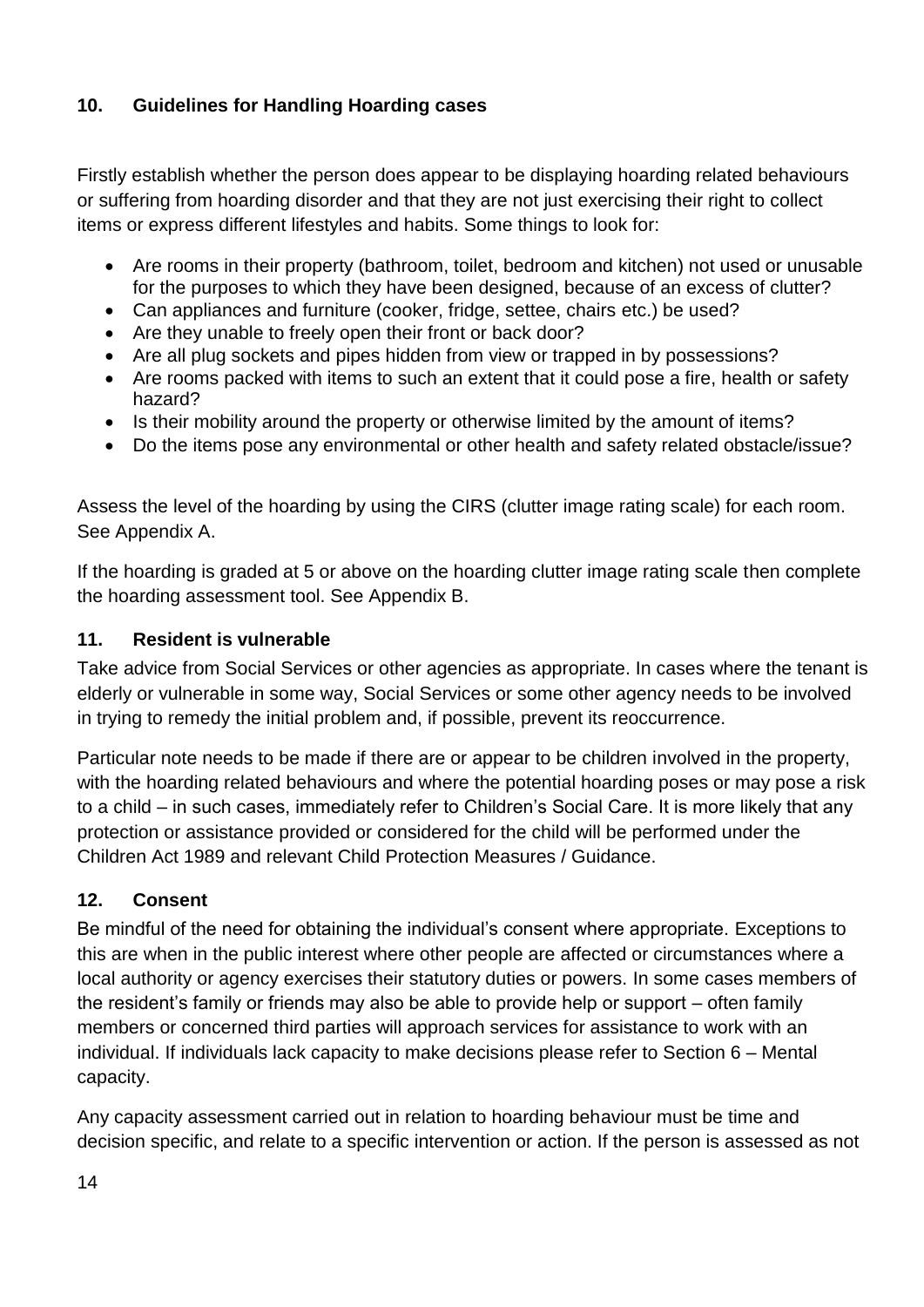having capacity to make decisions in relation to their self-neglect, then any decisions should be made following the best interests process, which includes taking into account the person's views and taking the least restrictive action. Due to the complexity of such cases, there must be a Best Interests Meeting and appropriately recorded in formal minutes. Additionally, consideration should be given as to whether an Independent Mental Capacity Advocate (IMCA) should be instructed. Fluctuating capacity should be considered and evidenced.

In particularly challenging and complex cases, it may be necessary to seek legal advice in order to refer to the Court of Protection (CoP) to make the best interests decision.

## <span id="page-14-0"></span>**13. Information gathering**

At the beginning of the process, gather as much information as possible. Remember confidentiality when speaking to neighbours/friends/family. Individuals should not disclose any unnecessary information or information about the lifestyle of the hoarder.

## <span id="page-14-1"></span>**14. Tenancy conditions**

Consider whether the problem can be resolved purely by taking steps to ensure that the resident complies with their conditions of tenancy or lease or whether the resident needs some assistance to try to deal with the hoarding behaviours in issue (for example because they are elderly or appear to be vulnerable.)

## <span id="page-14-2"></span>**15. Arranging for the removal of hoarded material**

In cases where the resident is not vulnerable and the only reason for mass accumulation of items is because the resident concerned has not made proper arrangements to dispose of large amounts of material or an accumulation of bulky items, you should aim to come to an agreement with the resident concerned to dispose of the items and prevent a repeat of the activity.

Consider staggered time frames for clearance; i.e. over a period of 6 or 12 months, agreeing a small area to be cleared each month and re-visiting to ensure compliance.

In all cases you should carry out a health and safety risk assessment of the property and consider employing specialist contractors where appropriate.

## <span id="page-14-3"></span>**16. Referring to the Hoarding Panel**

In cases where the hoarding is severe (5 or above on the clutter scale, see Appendix A), and the individual will not come to an agreement to deal with the hoarding and all reasonable measures have failed then consider a referral to the Hoarding Panel.

The hoarding panel will agree a strategy to try to address the hoarding problem and to give advice to the referrer to reduce the reoccurrence of the problem.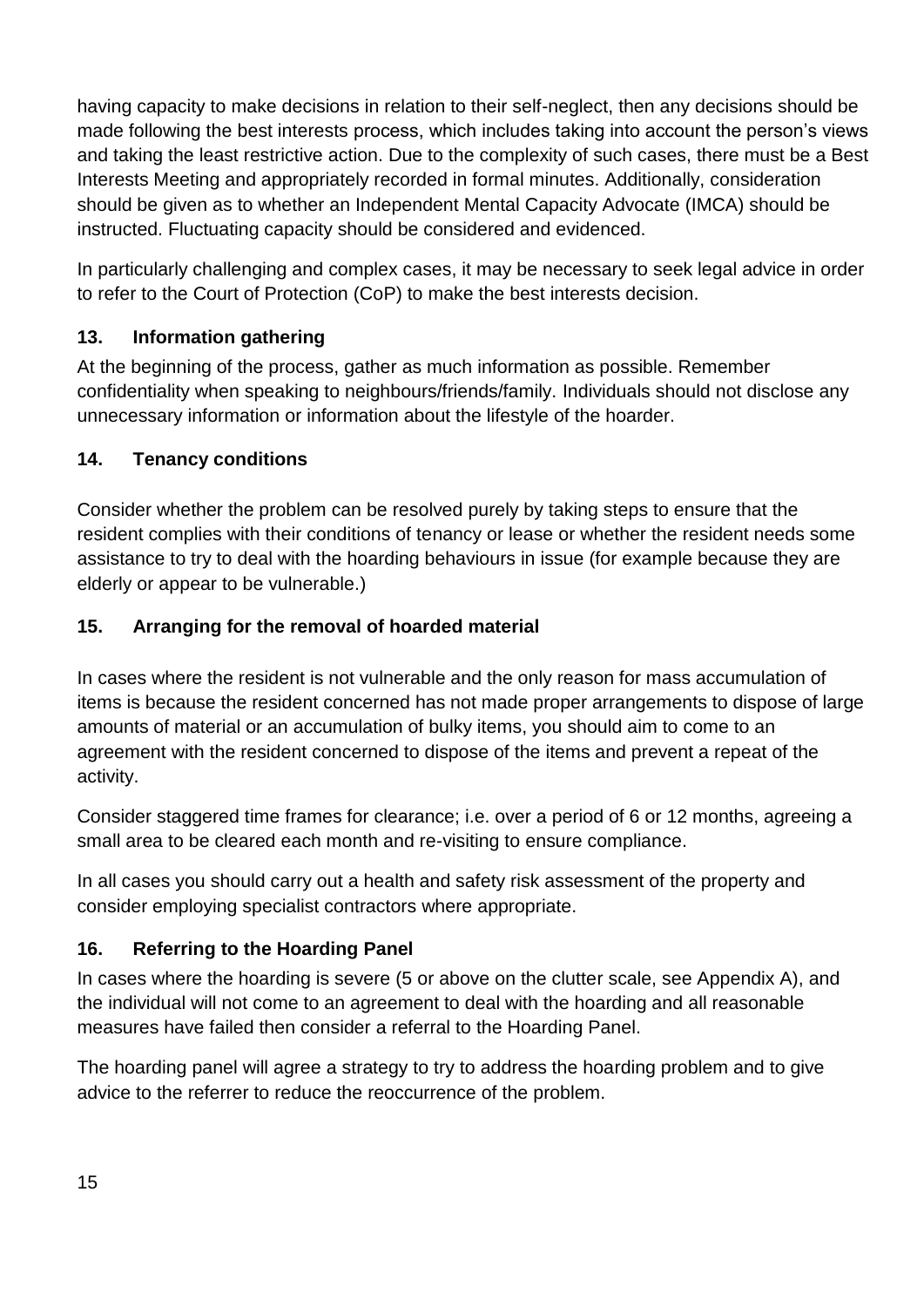#### <span id="page-15-0"></span>**17. Legislation**

#### **BMDC's Housing Standards Team**

The Housing Standards Team has certain powers which can be used in hoarding cases, some are mentioned below. There is also a link to the Chartered Institute of Environmental Health which notes the growing list of statutory powers available to address hoarding. With the use of case studies and surveys this institute reviews the incidence and diversity of cases coming to the attention of environmental health authorities with the aim of identifying better ways to resolve issues.

#### **Public Health Act 1936**

#### **Section 79: Power to require removal of noxious matter by occupier of premises**

The Local Authority (LA) will always try and work with a householder to identify a solution to a hoarded property, however in cases were the resident is not willing to co-operate the LA can serve notice on the owner or occupier to "remove accumulations of noxious matter". Noxious not defined, but usually is "harmful, unwholesome". No appeal available. If not complied with in 24 hours, The LA can do works in default and recover expenses.

#### **Section 83: Cleansing of filthy or verminous premises**

Where any premises, tent, van, shed, ship or boat is either;

a) Filthy or unwholesome so as to be prejudicial to health; or

b) Verminous (relating to rats, mice other pests including insects, their eggs and larvae)

LA serves notice requiring clearance of materials and objects that are filthy, cleansing of surfaces, carpets etc. within 24 hours or more. If not complied with, Environmental Health can carry out works in default and charge. No appeal against notice but an appeal can be made against the cost and reasonableness of the works on the notice. The LA also has the power to prosecute.

#### **Section 84: Cleansing or destruction of filthy or verminous articles**

Any article that is so filthy as to need cleansing or destruction to prevent injury to persons in the premises, or is verminous, the LA can serve notice and remove, cleanse, purify, disinfect or destroy any such article at their expense.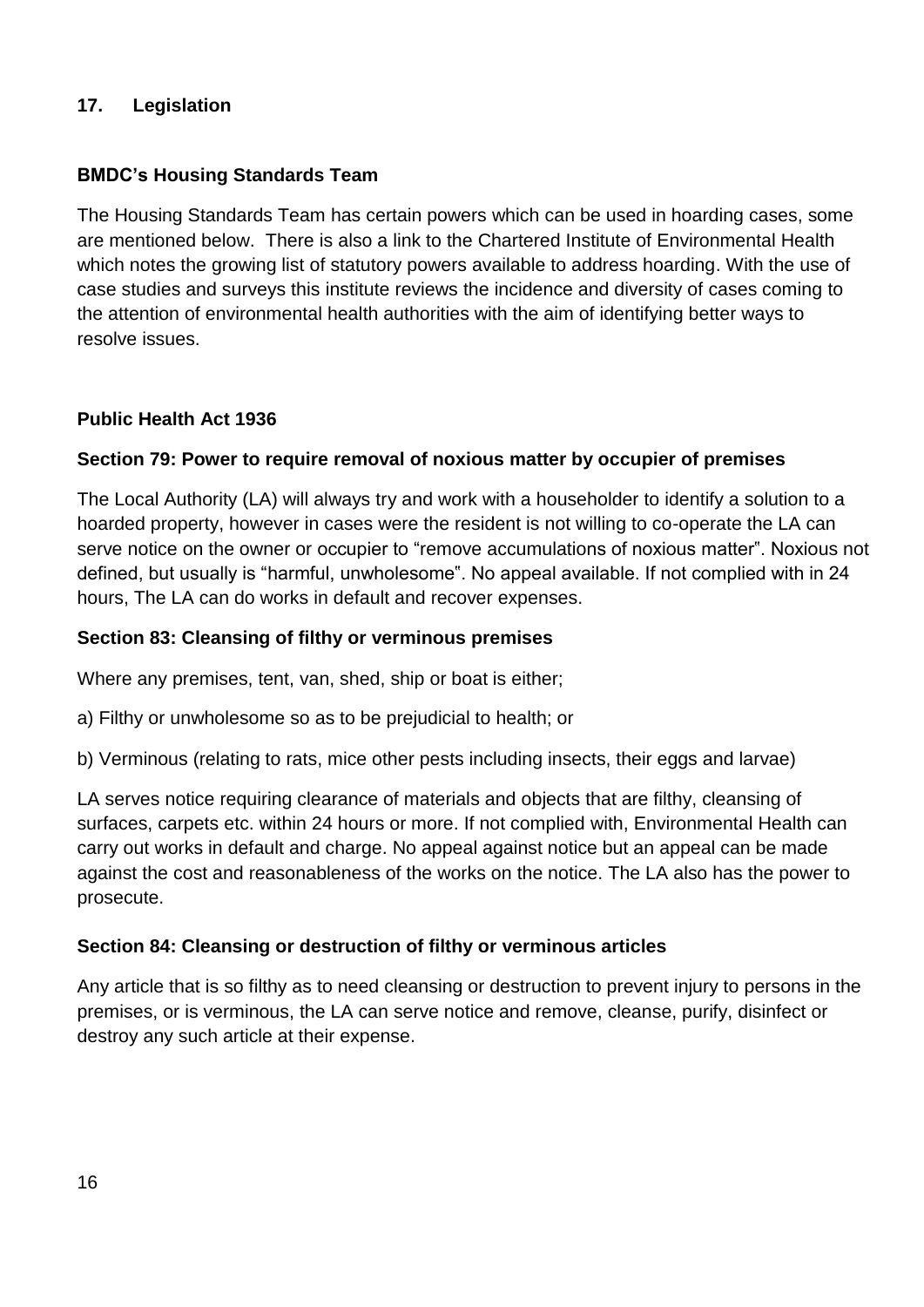## **Prevention of Damage by Pests Act 1949**

#### **Section 4: Power of LA to require action to prevent or treat Rats and Mice**

Notice may be served on owner or occupier of land/ premises where rats and/ or mice are or may be present due to the conditions at the time. The notice may be served on the owner or occupier and provide a reasonable period of time to carry out reasonable works to treat for rats and/or mice, remove materials that may feed or harbour them and carry out structural works.

#### **Environmental Protection Act 1990**

#### **Section 80: Dealing with Statutory Nuisances (SNs)**

SNs are defined in section 79 of the Act and include any act or omission at premises that prevents the normal activities and use of another premises, including the following:

Section 79 (1) (a) any premises in such a state as to be prejudicial to health or a nuisance

(c) Fumes or gases emitted from [private dwellings] premises so as to be prejudicial to health or a nuisance

(e) Any accumulation or deposit which is prejudicial to health or a nuisance

(f) Any animal kept in such a place or manner as to be prejudicial to health or a nuisance

The LA serves an Abatement Notice made under section 80 to abate the nuisance if it exists at the time or to prevent its occurrence or recurrence. The recipient has 21 days to appeal.

#### **Town and Country Planning Act 1990**

#### **Section 215: Power to require proper maintenance of land**

(1) If it appears to the local planning authority that the amenity of a part of their area, or of an adjoining area, is adversely affected by the condition of land in their area, they may serve on the owner and occupier of the land a notice under this section.

(2) The notice shall require such steps for remedying the condition of the land as may be specified in the notice to be taken within such period as may be so specified.

(3) Subject to the following provisions of this Chapter, the notice shall take effect at the end of such period as may be specified in the notice.

17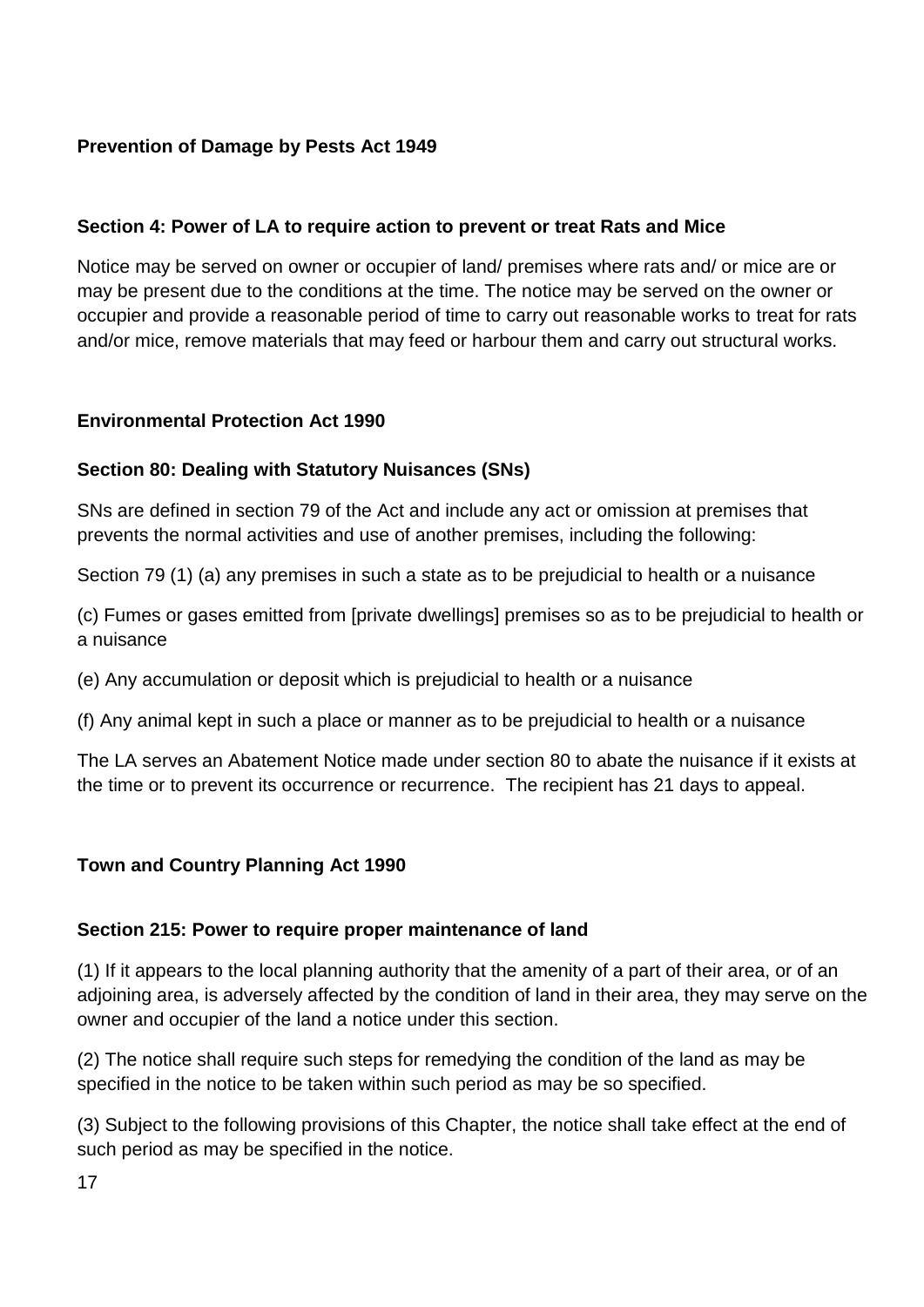(4) That period shall not be less than 28 days after the service of the notice.

For further guidance and information please refer to the Chartered Institute of Environmental Health Officers Professional Practice Note: **[Hoarding and How to approach it](https://www.cieh.org/media/1248/hoarding-and-how-to-approach-it-guidance-for-environmental-health-officers-and-others.pdf)**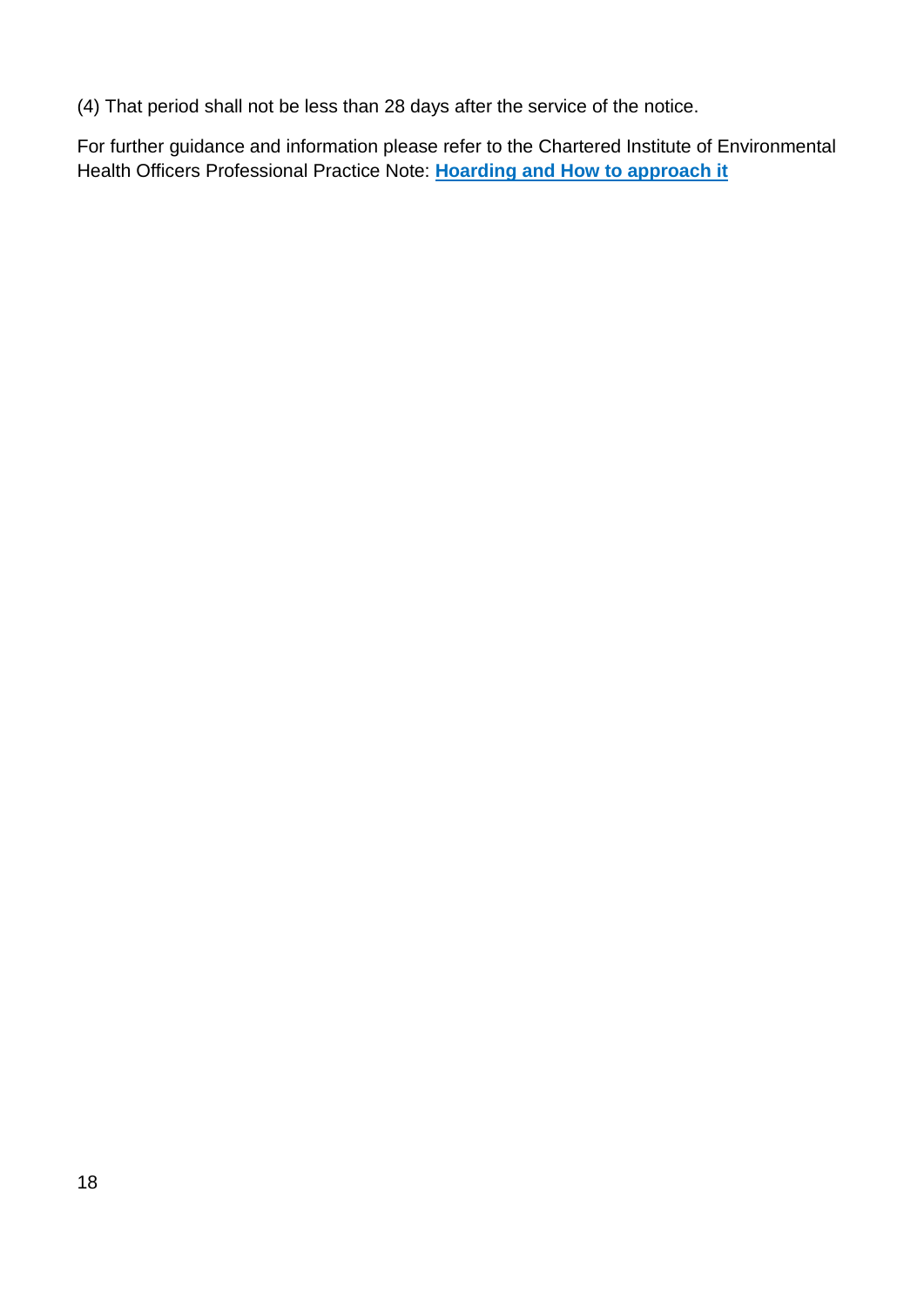## <span id="page-18-0"></span>**18. Safeguarding Children**

Safeguarding Children refers to protecting children from maltreatment, preventing the impairment of their health or development and ensuring that they are growing up in circumstances consistent with the provision of safe and effective care. Growing up in a hoarding property can put a child at risk by affecting their development and, in some cases, leading to the neglect of a child, which is a safeguarding issue.

The needs of the child at risk must come first and any actions we take must reflect this. Where children live in the property, a Safeguarding Children alert should always be raised. Please refer to the following link for guidance:

## **<http://bradfordscb.org.uk/>**

## <span id="page-18-1"></span>**19. Safeguarding Adults – When to raise a safeguarding concern**

Safeguarding Adults means protecting an adult's right to live in safety, free from abuse and neglect. It is about people and organisations working together to prevent, and stop, both the risks and experience of abuse or neglect, while at the same time making sure that the adult's wellbeing is promoted including, where appropriate, having regard to their views, wishes, feelings and beliefs in deciding on any action. This must recognise that adults sometimes have complex interpersonal relationships and may be ambivalent, unclear or unrealistic about their personal circumstances.

The revised Statutory Guidance (March 2016) contains additional advice concerning when selfneglect which includes hoarding should be reported as a safeguarding concern and dealt with as a section 42 enquiry  $-$  suggesting that it:

"May not prompt a section 42 enquiry. An assessment should be made on a case by case basis. A decision on whether a response is required under safeguarding will depend on the adult's ability to protect themselves by controlling their own behaviour. There may come a point when they are no longer able to do this, without external support."

An "adult at risk" may also be living with the hoarder in the property. There may be a safeguarding concern about that adult if they are at risk of harm due to the living circumstances. If in doubt, discuss the issue your manager or contact the local authority to get advice or raise a Safeguarding Concern

This framework accepts the guidance as supplied by the Joint Multi-Agency Safeguarding Adults Policy and Procedures for raising a concern and referring in order to safeguard an 'Adult at Risk'.

Please refer to the following link to make a referral or for further guidance;

[https://www.bradford.gov.uk/adult-social-care/care-and-support-from-us/ask-for-help-from-adult](https://www.bradford.gov.uk/adult-social-care/care-and-support-from-us/ask-for-help-from-adult-and-community-services/)[and-community-services/](https://www.bradford.gov.uk/adult-social-care/care-and-support-from-us/ask-for-help-from-adult-and-community-services/)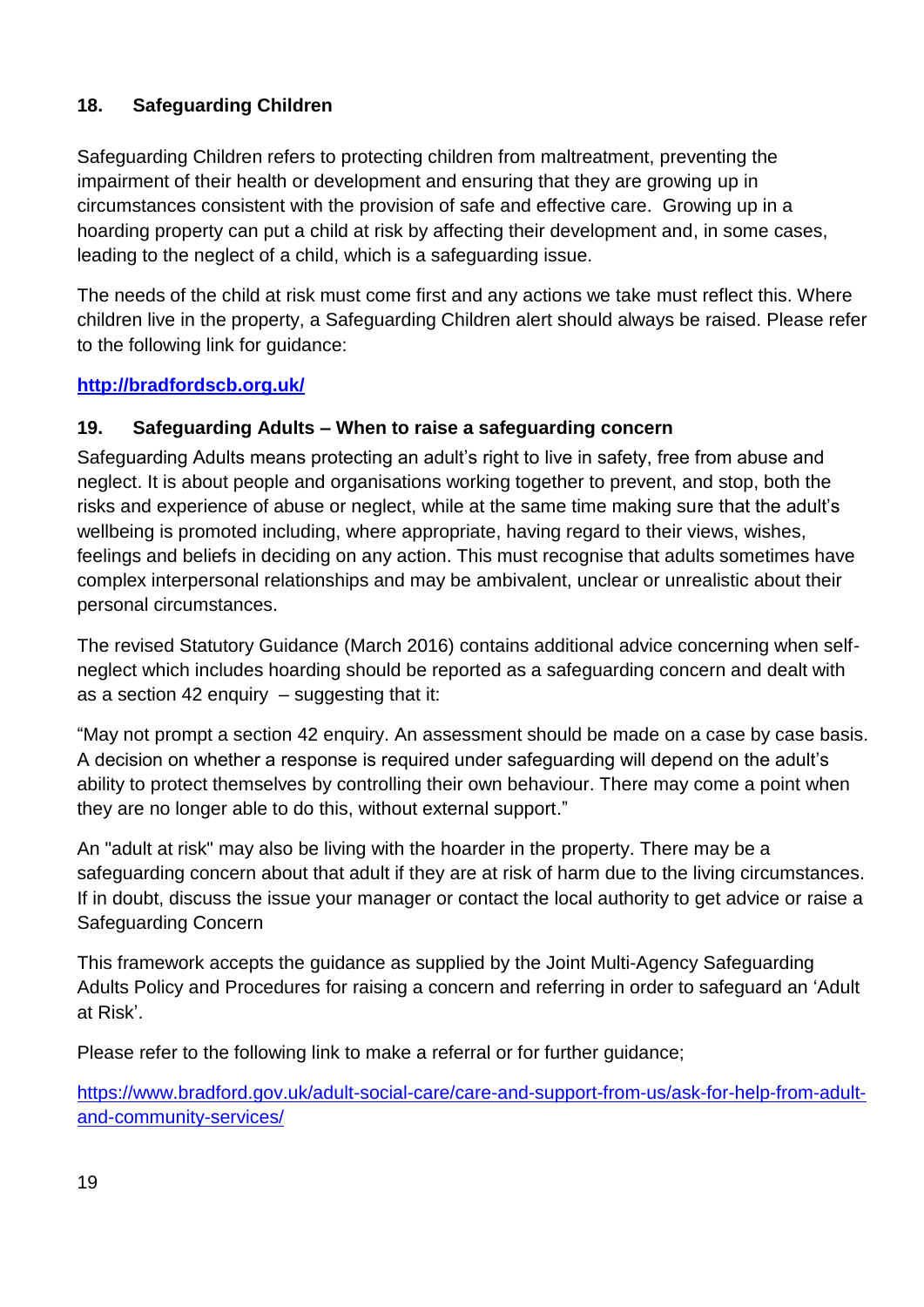## <span id="page-19-0"></span>**20. The Care Act 2014**

The Care Act, 2014 provides a coherent approach to adult social care in England. Local authorities (and their partners in health, housing, welfare and employment services) must now take steps to prevent, reduce or delay the need for care and support for all local people.

The Care Act encompasses hoarding under self- neglect. Supporting people who self- neglect does not always fall under safeguarding and section 42. It is also part of promoting well- being individuals well- being under section 1 of the Act.

However, where an adult at risk has been identified as having been subject to serious selfneglect which could result in significant harm and where there is evidence of self-neglect and hoarding related behaviours a referral should be made via the Bradford Access service in case self-neglect measures need to be implemented.

Organisations should also notify the Hoarding Panel if a referral about self-neglect has been submitted. There may be a request for a representative from the Hoarding Panel to attend any relevant meeting.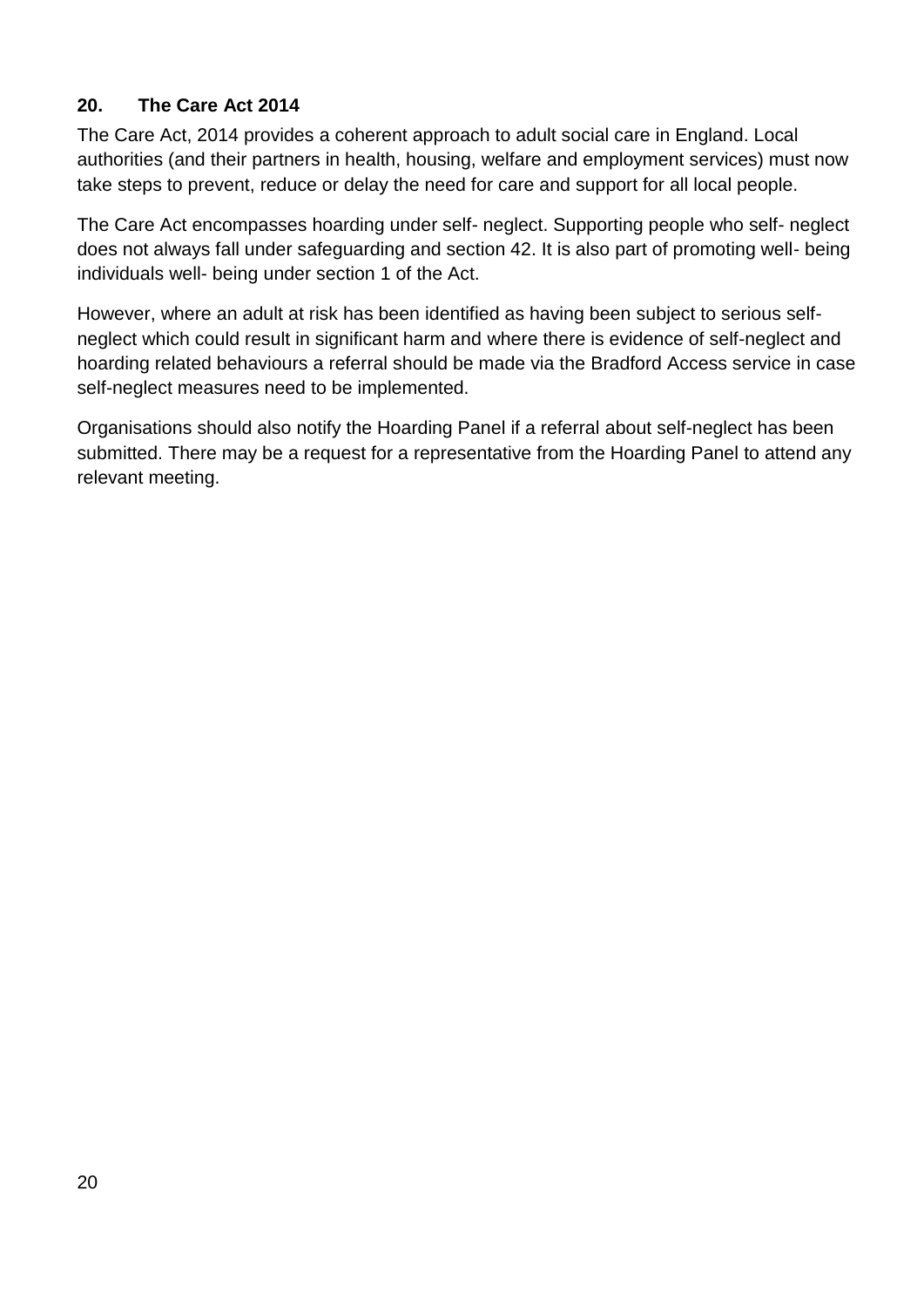## <span id="page-20-1"></span><span id="page-20-0"></span>**Appendix A: Clutter Image Rating Tool Guidance**

# **Clutter Image Rating (CIR) – BEDROOM**

Please select the CIR which closely relates to the amount of clutter





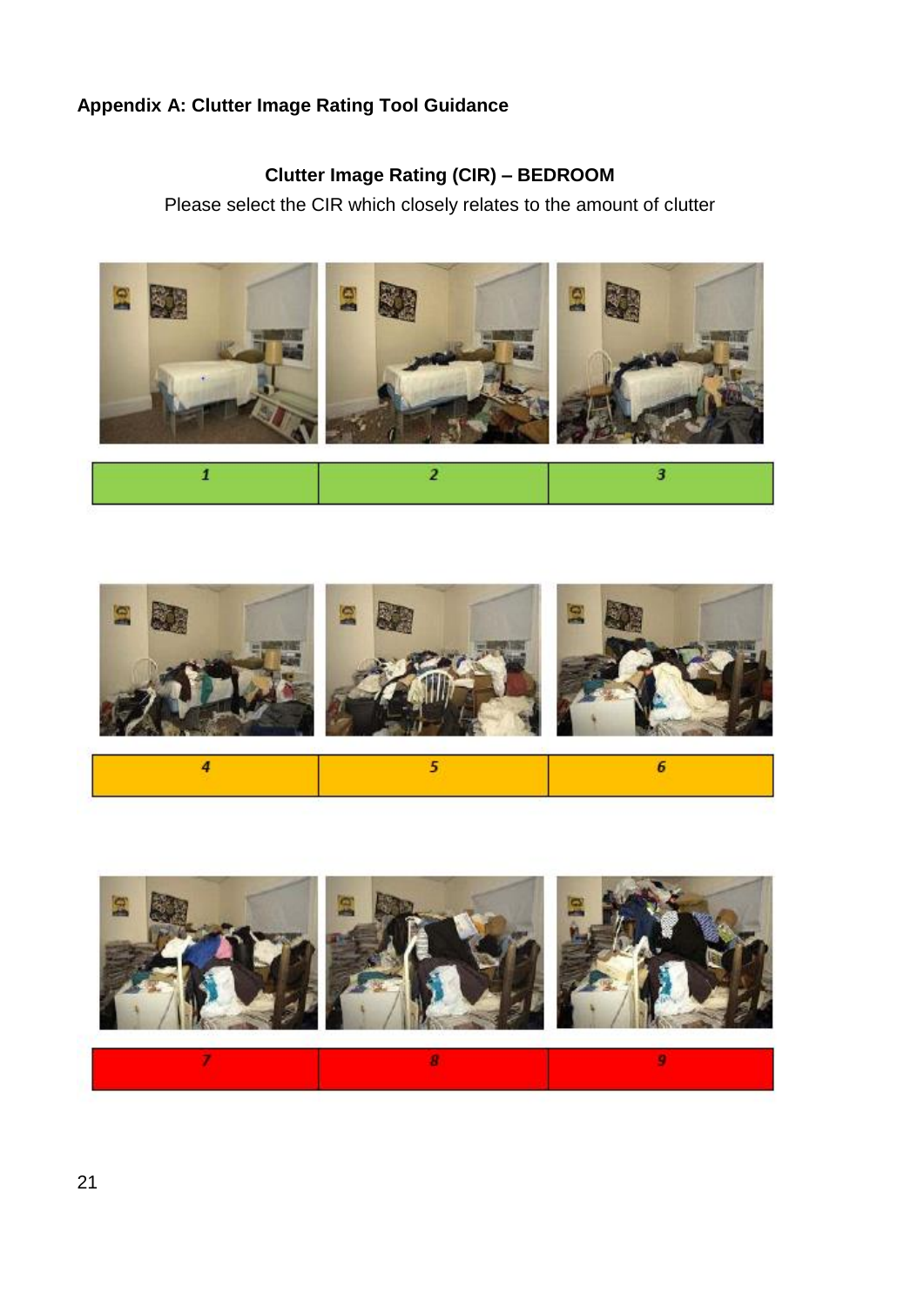# **Clutter Image Rating (CIR) – LOUNGE**

Please select the CIR which closely relates to the amount of clutter







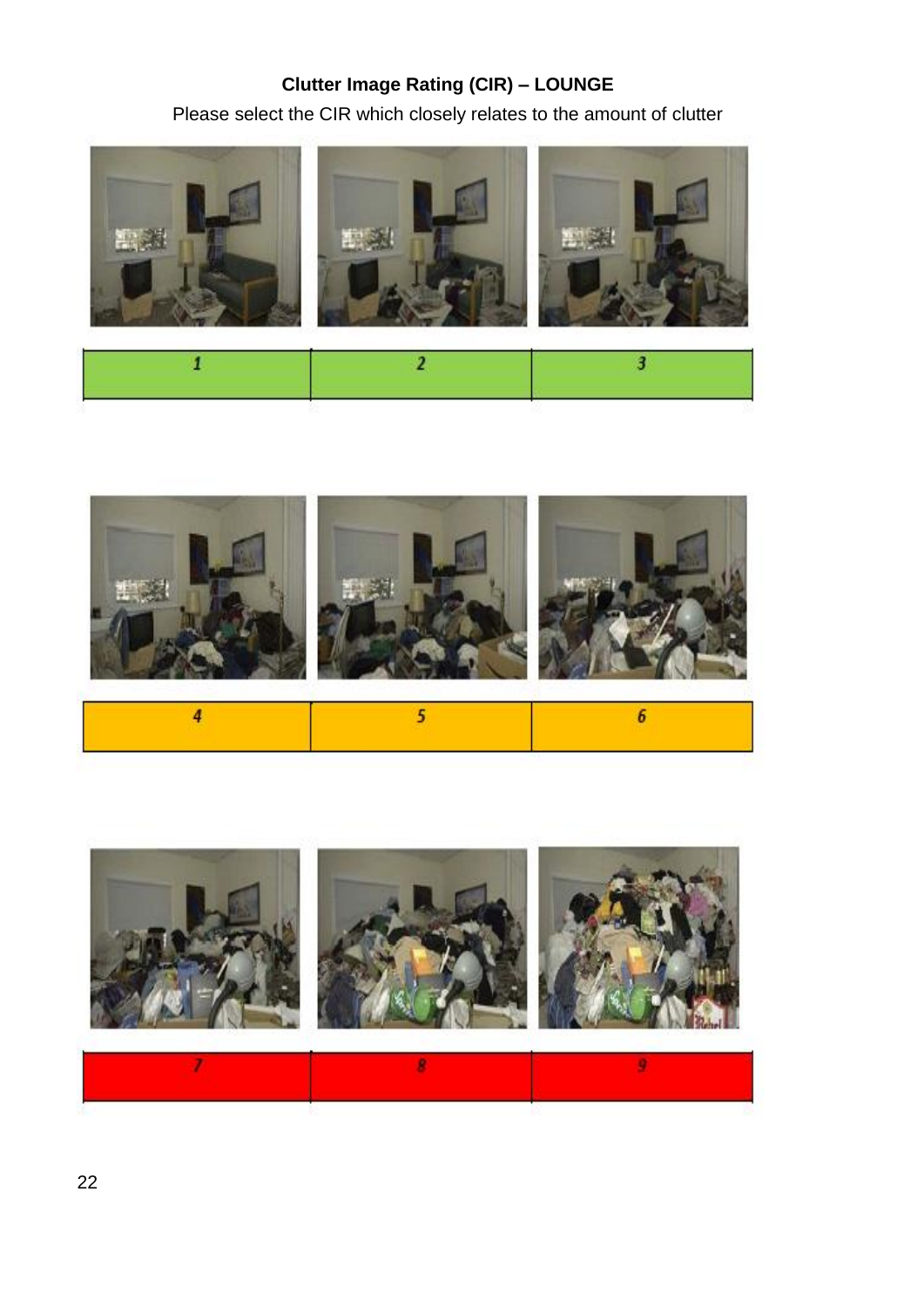# **Clutter Image Rating (CIR) – KITCHEN**

<span id="page-22-0"></span>Please select the CIR which closely relates to the amount of clutter





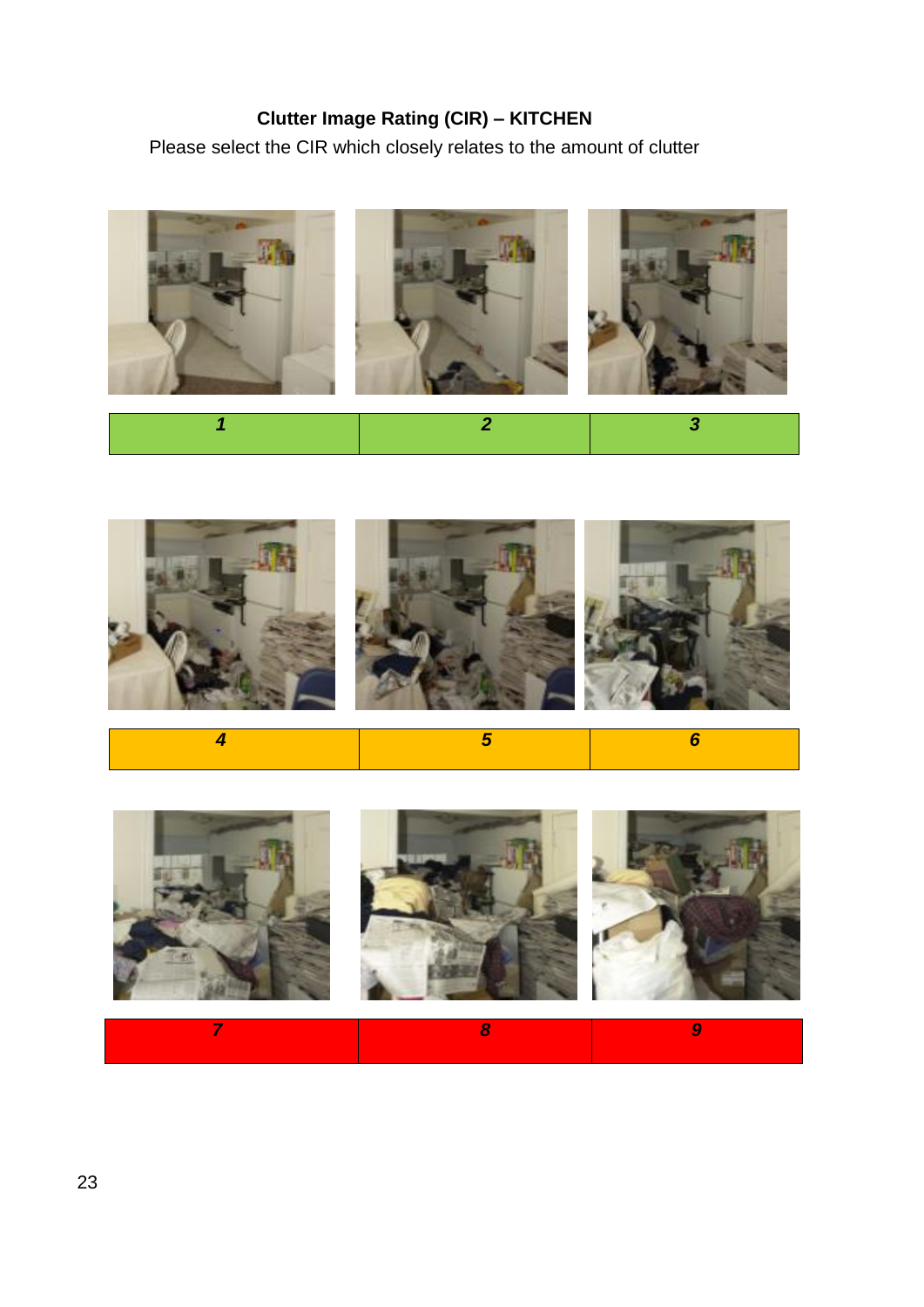| Low Risk                             | All Doors, Stairways and windows accessible                                                                                                                      |
|--------------------------------------|------------------------------------------------------------------------------------------------------------------------------------------------------------------|
| <b>CIR SCALE</b>                     | No evidence of pests                                                                                                                                             |
| $1 - 3$                              | Clutter obstructs SOME functions of key living area - Looks untidy                                                                                               |
|                                      | Safe Maintained sanitation conditions                                                                                                                            |
| <b>Medium Risk</b>                   | Blocking of Doors, some windows, possibly major exit                                                                                                             |
| <b>CIR SCALE</b>                     | Light infestation of pests (e.g. bed bugs, lice, fleas, rats)                                                                                                    |
| $4 - 6$                              | Clutter obstructing functions of key living space, stairs, entrances,<br>hallways etc.                                                                           |
|                                      | Evidence of non-maintained sanitation conditions (e.g. food<br>preparation surfaces heavily soiled, lots of dirty dishes, obvious<br>odours which irritate etc.) |
|                                      | Evidence of burns to the carpet, clothing etc.                                                                                                                   |
| <b>High Risk</b><br><b>CIR SCALE</b> | Whole rooms inaccessible, exits blocked, windows not able to be<br>opened                                                                                        |
| $7 - 9$                              | Utilities cut off (e.g. no heating, gas capped)                                                                                                                  |
|                                      | Heavy infestation of pests (rats seen, heard, reported by<br>neighbours, cockroaches fleas etc.)                                                                 |
|                                      | Key living spaces not available for use, person living in one room                                                                                               |
|                                      | Evidence of urine/excrement in room, rotting food, very insanitary<br>conditions                                                                                 |
|                                      | Evidence of previous fire or burns in the carpet, clothing etc.                                                                                                  |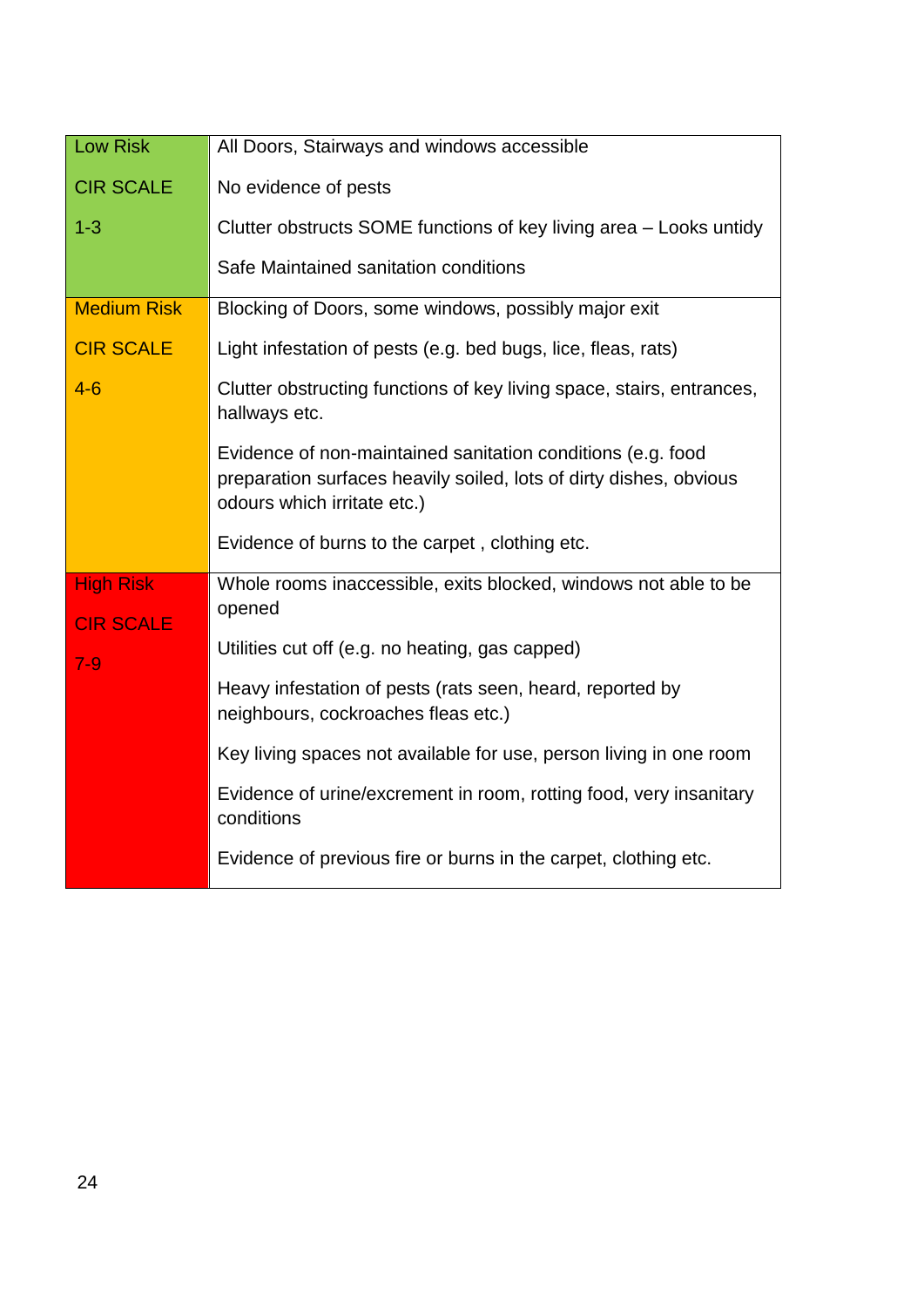#### **Guidance for practitioners**

Listed below are examples of questions you may wish to ask where you are concerned about someone's safety in their own home, where you suspect a risk of self-neglect and/or hoarding.

Most clients with a hoarding problem may be embarrassed about their surroundings so try to ascertain information whilst being as sensitive as possible.

**How do you get in and out of your property?**

**Do you feel safe living here?**

**Have you ever had an accident, slipped, tripped up or fallen? How did it happen?**

**How do you move safely around your home? (Where floor is uneven or covered or there are exposed wires, damp, rot or other hazards)**

**Has a fire ever started by accident? Is the property at risk from fire?**

**Is there hot water, lighting and heating in the property? Do these services work properly?**

**Do you have any problems keeping your home warm?**

**When did you last go out in the garden? Do you feel safe to go outside?**

**Are you able to use the bathroom and toilet ok? Have a wash, bath, shower etc.?**

**Where do you sleep?** 

**Are there any obvious major repairs that need carrying out at the property?**

**Are you happy for us to share your information with other professionals who may be able to help you?**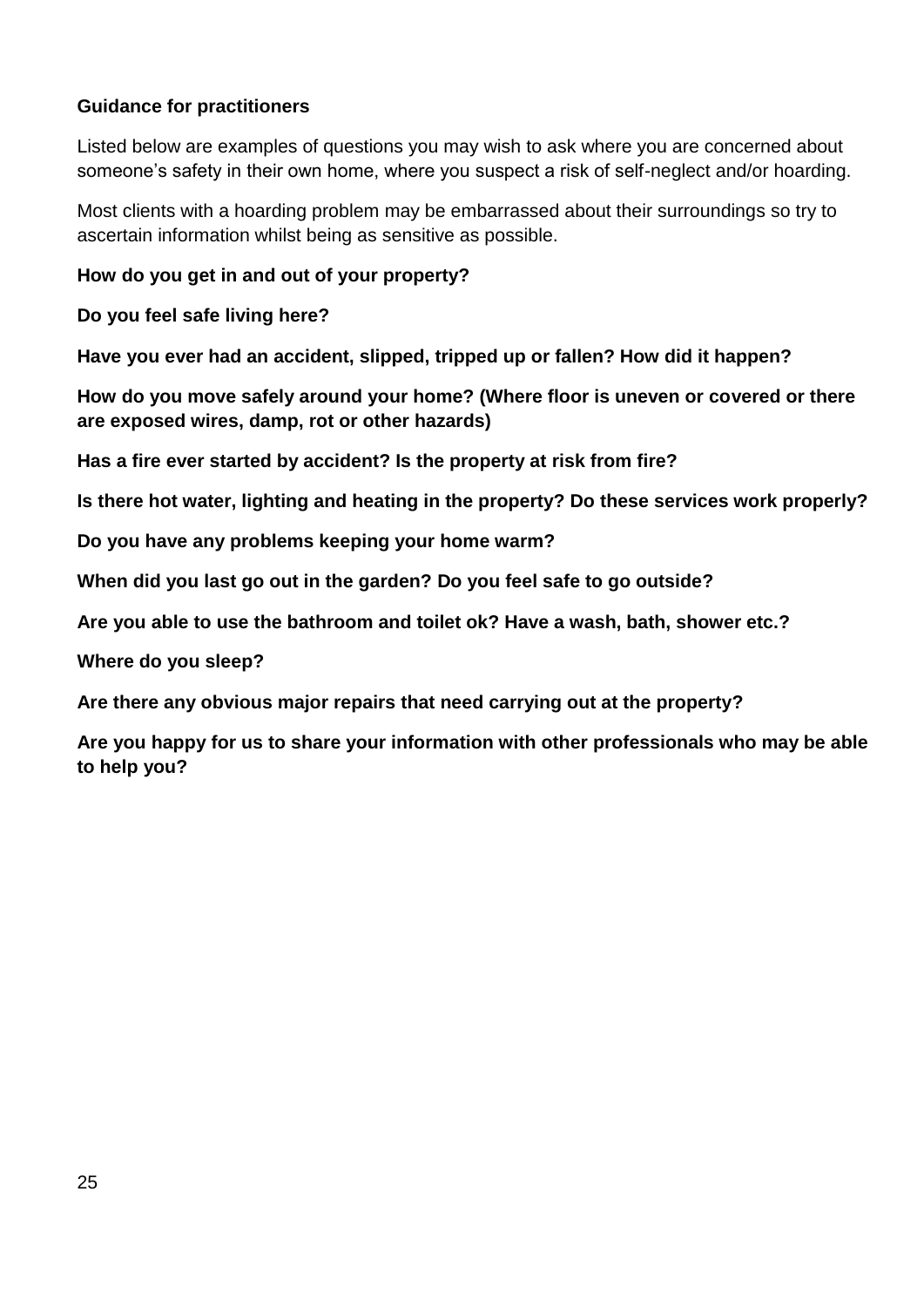## <span id="page-25-0"></span>**Level One Indicators**

| Level 1 Clutter image rating 1 - 3               | <b>Household environment is considered</b><br>standard. No specialised assistance is<br>needed. If the resident would like some<br>assistance with general housework or feels<br>they are declining towards a higher clutter<br>scale, appropriate referrals can be made<br>subject to age and circumstances.                                                                                                                       |
|--------------------------------------------------|-------------------------------------------------------------------------------------------------------------------------------------------------------------------------------------------------------------------------------------------------------------------------------------------------------------------------------------------------------------------------------------------------------------------------------------|
| 1. Property structure, services &<br>garden area | All entrances and exits, stairways, roof space<br>and windows accessible.<br>Smoke alarms fitted and functional or referrals<br>$\bullet$<br>made to West Yorkshire Fire and Rescue<br>Service to visit and install if criteria met.<br>All services functional and maintained in good<br>working order.<br>Garden is accessible, tidy and maintained<br>$\bullet$                                                                  |
| 2. Household Functions                           | No excessive clutter, all rooms can be safely<br>$\bullet$<br>used for their intended purpose.<br>All rooms are rated 0-3 on the Clutter Rating<br>Scale.<br>No additional unused household appliances<br>appear in unusual locations around the<br>property.<br>Property is maintained within terms of any<br>lease or tenancy agreements where<br>appropriate.<br>Property is not at risk of action by Housing<br>Standards Team. |
| 3. Health and Safety                             | Property is clean with no odours, (pet or<br>other).<br>No rotting food.<br>No concerning use of candles.<br>No concern over flies.<br>Residents managing personal care.<br>No writing on the walls.<br>Quantities of medication are within appropriate<br>limits, in date and stored appropriately.                                                                                                                                |
| 4. Safeguard of Children & Family<br>members     | No concerns for household members.<br>$\bullet$                                                                                                                                                                                                                                                                                                                                                                                     |
| <b>5. Animals and Pests</b>                      | Any pets at the property are well cared for.<br>$\bullet$<br>No pests or infestations at the property.<br>$\bullet$                                                                                                                                                                                                                                                                                                                 |
| 6. Personal Protective Equipment<br>(PPE)        | No PPE required.<br>$\bullet$<br>No visit in pairs required.<br>$\bullet$                                                                                                                                                                                                                                                                                                                                                           |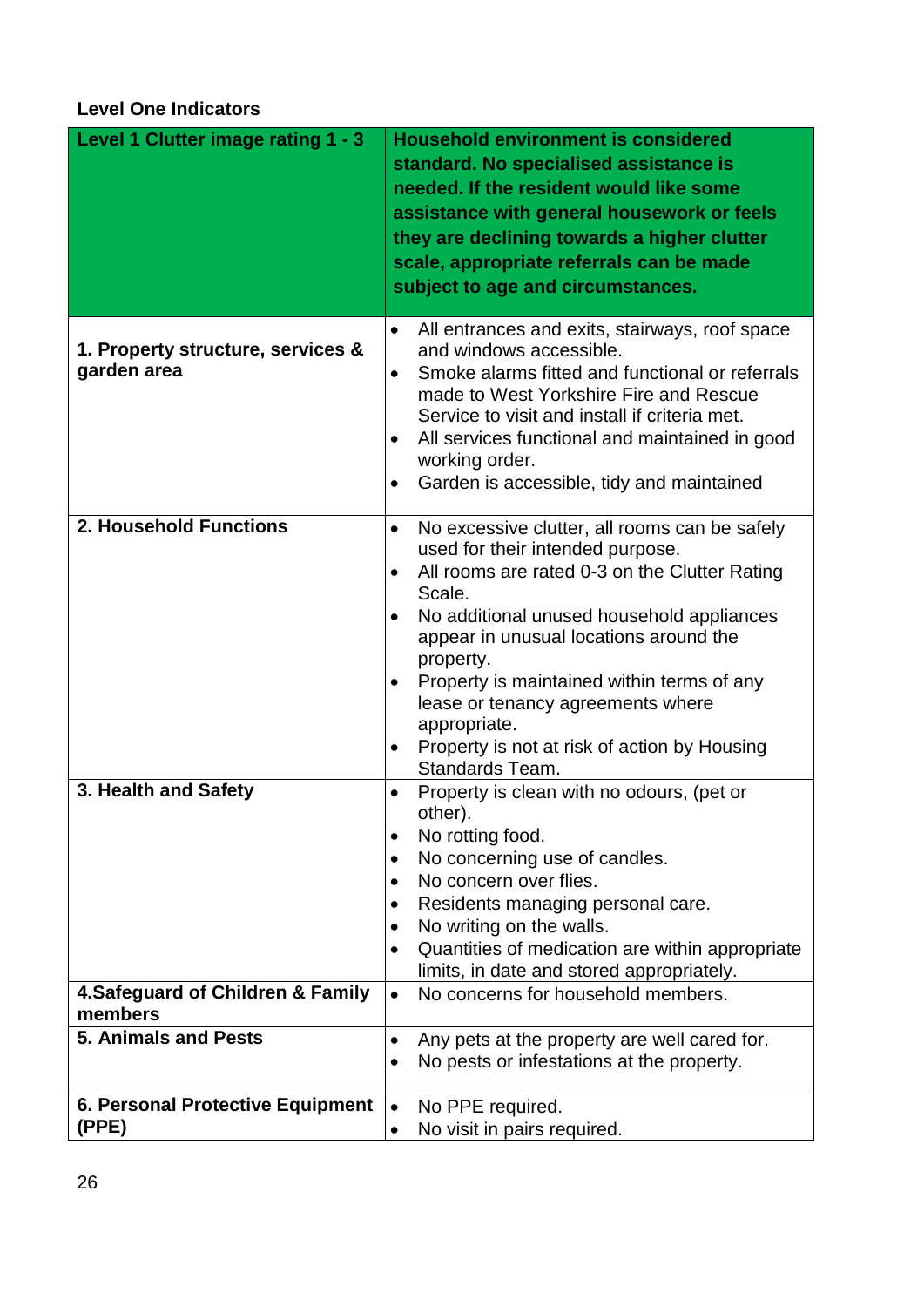# <span id="page-26-0"></span>**Level One: Multi-Agency Actions**

| Level 1                                       | <b>Actions</b>                                                                                                                                                                                                                                                                                                                                                                                                                                              |  |
|-----------------------------------------------|-------------------------------------------------------------------------------------------------------------------------------------------------------------------------------------------------------------------------------------------------------------------------------------------------------------------------------------------------------------------------------------------------------------------------------------------------------------|--|
| <b>Identifying Agency</b>                     | Discuss concerns with the Individual.<br>$\bullet$<br>Raise a request to West Yorkshire Fire and Rescue Service for<br>$\bullet$<br>a <b>Safe and Well</b> visit and to provide fire safety advice.<br>Refer to Adult Services Access point for guidance.<br>$\bullet$<br>Refer to GP if appropriate.<br>$\bullet$                                                                                                                                          |  |
| <b>Housing Standards</b><br><b>Team</b>       | No action.<br>$\bullet$                                                                                                                                                                                                                                                                                                                                                                                                                                     |  |
| <b>Social Landlords</b>                       | Refer to GP if appropriate.<br>$\bullet$<br>Refer to Adult Services Access Point for assessment if<br>$\bullet$<br>appropriate.<br>Provide details of support streams open to the resident via<br>$\bullet$<br>charities and self-help groups.<br>Ensure residents are maintaining all tenancy conditions.<br>$\bullet$<br>Refer for tenancy support if appropriate.<br>$\bullet$<br>Ensure that all utilities are maintained and serviceable.<br>$\bullet$ |  |
| <b>Practitioners</b>                          | Make appropriate referrals for support to other agencies.<br>$\bullet$<br>Refer to social landlord if the client is their tenant or leaseholder.<br>$\bullet$                                                                                                                                                                                                                                                                                               |  |
| <b>Emergency Services</b>                     | West Yorkshire Fire and Rescue Service- Carry out a Safe and<br>$\bullet$<br>Well visit if it fulfils Service criteria and share with statutory<br>agencies.<br>West Yorkshire Police and Ambulance Service-<br>Ensure information is shared with statutory agencies & feedback<br>provided to referring agency on completion of home visits.                                                                                                               |  |
| <b>Animal Welfare</b>                         | No action unless advice requested.<br>$\bullet$                                                                                                                                                                                                                                                                                                                                                                                                             |  |
| <b>Safeguarding of Adults</b><br>and Children | Properties with adults presenting care and support needs should<br>$\bullet$<br>be referred to the appropriate Social Care referral point.                                                                                                                                                                                                                                                                                                                  |  |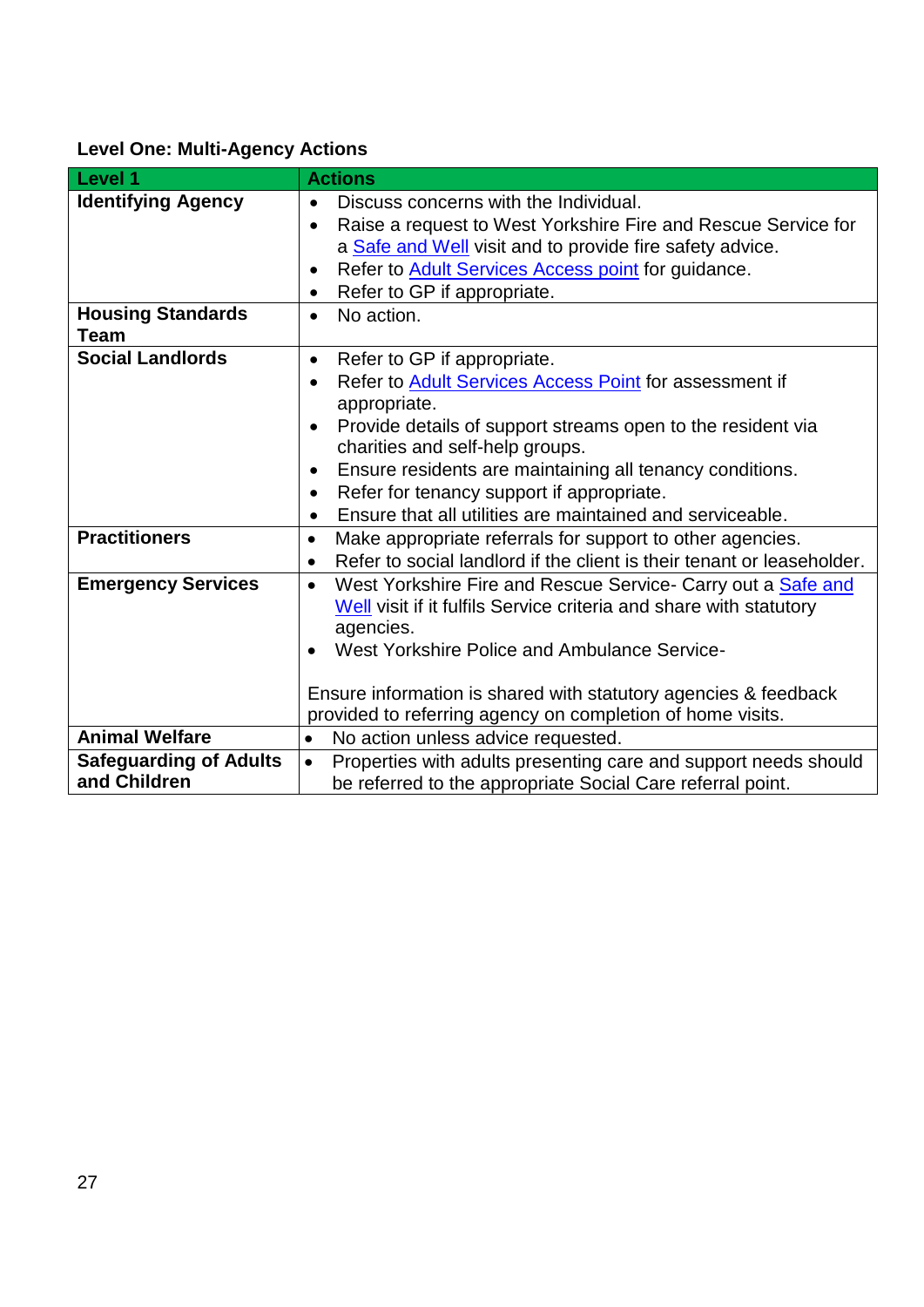## <span id="page-27-0"></span>**Level Two Indicators**

| <b>Level 2</b><br><b>Clutter Image Rating 4-6</b>                           | Household environment requires professional assistance to<br>resolve the clutter and the maintenance issues in the<br>property.                                                                                                                                                                                                                                                                                                                                                                                                                                                                                                                                                                                    |  |
|-----------------------------------------------------------------------------|--------------------------------------------------------------------------------------------------------------------------------------------------------------------------------------------------------------------------------------------------------------------------------------------------------------------------------------------------------------------------------------------------------------------------------------------------------------------------------------------------------------------------------------------------------------------------------------------------------------------------------------------------------------------------------------------------------------------|--|
| 1. Property structure,<br>services & garden area                            | Only major exit is blocked.<br>٠<br>Concern that services are not well maintained.<br>$\bullet$<br>Smoke alarms are not installed or not functioning.<br>$\bullet$<br>Garden is not accessible due to clutter, or is not maintained<br>$\bullet$<br>Evidence of indoor items stored outside.<br>Evidence of light structural damage including damp.<br>$\bullet$<br>Interior doors missing or blocked open.<br>$\bullet$                                                                                                                                                                                                                                                                                           |  |
| 2. Household Functions                                                      | Clutter is causing congestion in the living spaces and is<br>$\bullet$<br>impacting on the use of the rooms for their intended purpose.<br>Clutter is causing congestion between the rooms and<br>$\bullet$<br>entrances.<br>Room(s) score between 4-5 on the clutter scale.<br>$\bullet$<br>Inconsistent levels of housekeeping throughout the property.<br>$\bullet$<br>Some household appliances are not functioning properly and<br>there may be additional units in unusual places.<br>Property is not maintained within terms of lease or tenancy<br>$\bullet$<br>agreement where applicable.<br>Evidence of outdoor items being stored inside.<br>$\bullet$                                                 |  |
| 3. Health and Safety<br>4. Safeguard of Children &<br><b>Family members</b> | Kitchen and bathroom are difficult to utilise and access.<br>$\bullet$<br>Offensive odour in the property.<br>$\bullet$<br>Resident is not maintaining safe cooking environment.<br>$\bullet$<br>Some concern with the quantity of medication, or its storage<br>$\bullet$<br>or expiry dates.<br>Has good fire safety awareness with little or no risk of ignition.<br>Resident trying to manage personal care but struggling.<br>No risk to the structure of the property.<br>$\bullet$<br>Hoarding on clutter scale 4 -7. Consider a Safeguarding<br>$\bullet$<br>Assessment.<br>Properties with adults presenting care and support needs<br>$\bullet$<br>should be referred to GWTC Please note all additional |  |
| <b>6. Personal Protective</b><br><b>Equipment (PPE)</b>                     | concerns for householders.<br>Latex Gloves, boots or needle stick safe shoes, face mask,<br>$\bullet$<br>hand sanitizer, insect repellent.<br>Is PPE required?<br>٠                                                                                                                                                                                                                                                                                                                                                                                                                                                                                                                                                |  |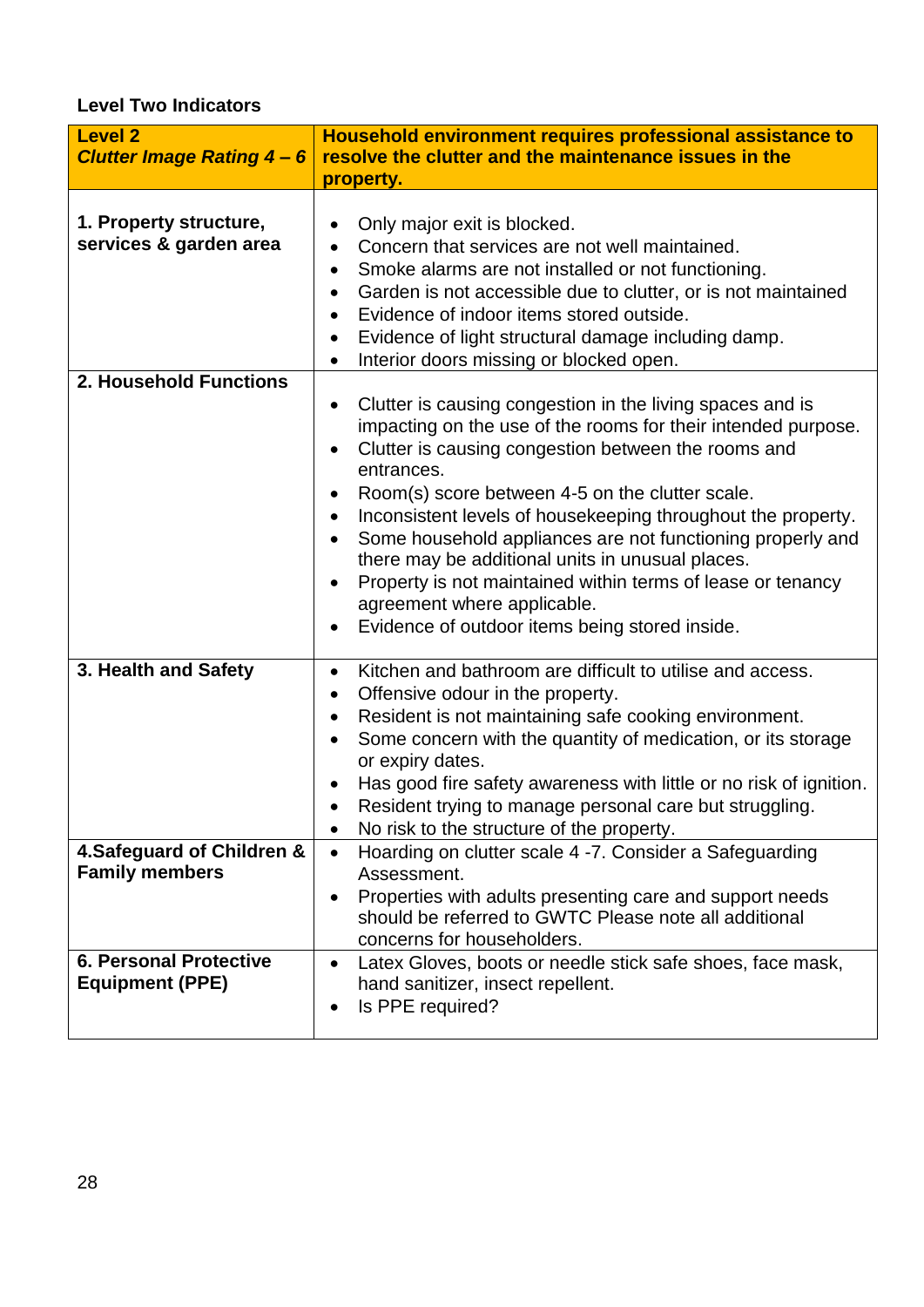# <span id="page-28-0"></span>**Level Two: Multi-Agency Actions**

| <b>Level 2</b>                                  | <b>Actions</b>                                                                               |
|-------------------------------------------------|----------------------------------------------------------------------------------------------|
|                                                 | In addition to actions listed below these cases                                              |
|                                                 | need to be monitored regularly in the future due                                             |
|                                                 | to                                                                                           |
|                                                 | <b>RISK OF ESCALATION or REOCURRENCE</b>                                                     |
| <b>Referring Agency</b>                         | Refer to landlord if resident is a tenant.                                                   |
|                                                 | Refer to <b>Housing Standards Team</b> if resident is a<br>$\bullet$                         |
| A referral to the Hoarding panel must be        | owner occupier.                                                                              |
| made in cases where hoarding is rated at        | Raise a request to the Fire and Rescue Service<br>$\bullet$                                  |
| 5 or above on the Clutter Rating Image<br>Scale | to provide a <b>Safe and Well</b> visit with a                                               |
|                                                 | consideration for monitored smoke alarms/<br>assistive technology.                           |
|                                                 | Provide details of garden services.                                                          |
|                                                 | • Refer to Adult Services Access Point for                                                   |
|                                                 | assessment.                                                                                  |
|                                                 | Referral to GP.                                                                              |
|                                                 | • Referral to <b>debt</b> advice if appropriate.                                             |
|                                                 | Refer to animal welfare if there are animals at                                              |
|                                                 | the property.                                                                                |
|                                                 | Ensure information sharing with all necessary                                                |
|                                                 | statutory agencies.                                                                          |
| <b>Housing Standards Team</b>                   | Carry out an inspection of the property utilising<br>$\bullet$                               |
|                                                 | the referral form.                                                                           |
|                                                 | At the time of inspection, Environmental Health<br>$\bullet$                                 |
|                                                 | Officer decides on appropriate course of action.                                             |
|                                                 | Consider serving notices under Public Health<br>Act 1936, Environmental Protection Act 1990, |
|                                                 | Prevention of Damage by Pests Act 1949 or                                                    |
|                                                 | Housing Act 2004.                                                                            |
|                                                 | Consider Works in Default if notices not                                                     |
|                                                 | complied by occupier.                                                                        |
| Social Landlord                                 | Visit resident to inspect the property & assess                                              |
|                                                 | support needs.                                                                               |
|                                                 | Refer internally to assist in the restoration of                                             |
|                                                 | services to the property where appropriate.                                                  |
|                                                 | Ensure residents are maintaining all tenancy                                                 |
|                                                 | conditions.                                                                                  |
|                                                 | Enforce tenancy conditions relating to residents<br>responsibilities.                        |
|                                                 | Ensure information sharing with all necessary<br>$\bullet$                                   |
|                                                 | statutory agencies.                                                                          |
| <b>Practitioners</b>                            | Carry out an assessment of the property<br>$\bullet$                                         |
|                                                 | practitioners assessment tool                                                                |
|                                                 | Ensure information sharing with all agencies                                                 |
|                                                 | involved to ensure a collaborative approach and                                              |
|                                                 | a sustainable resolution.                                                                    |
|                                                 |                                                                                              |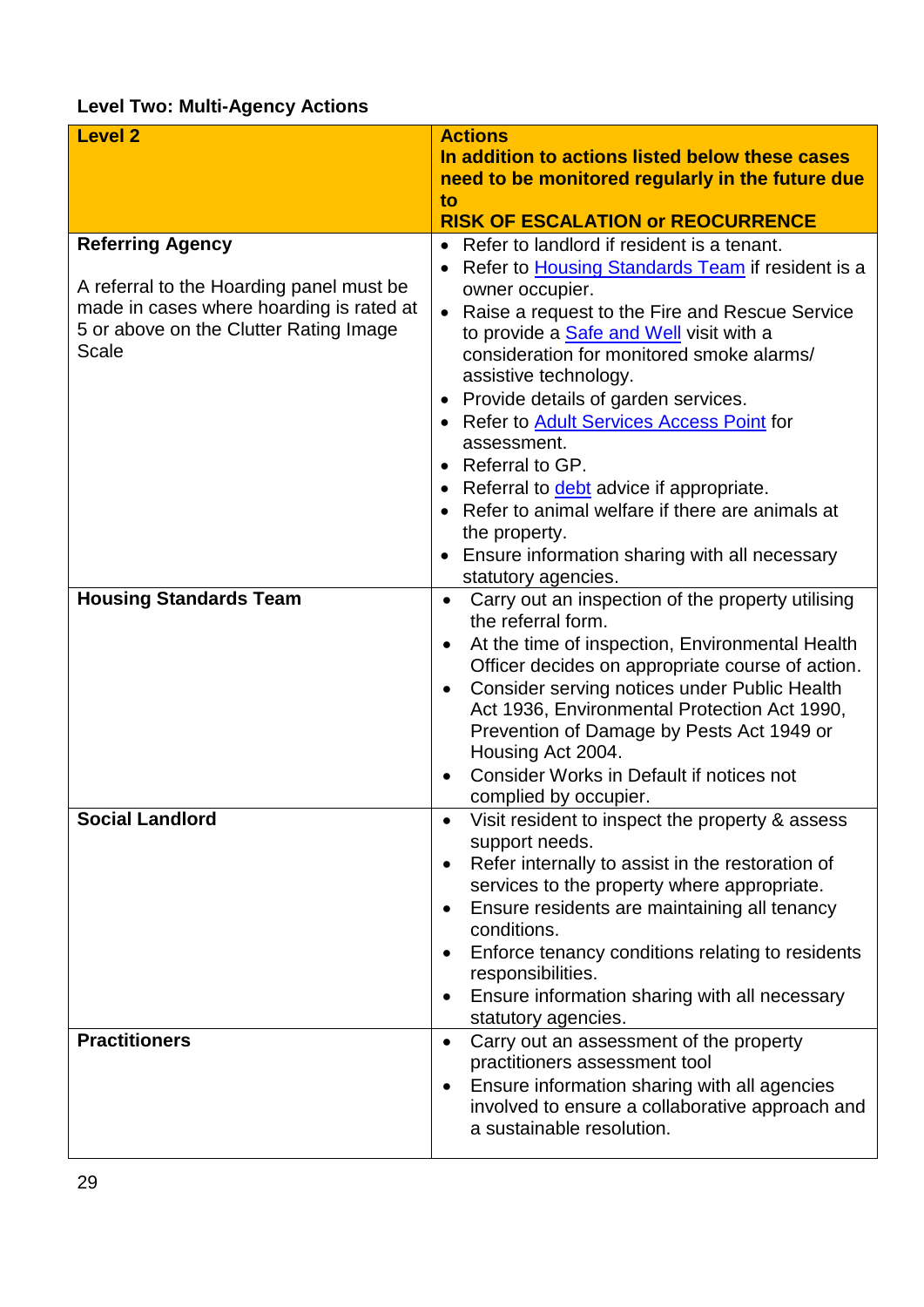| <b>Emergency Services</b>               | West Yorkshire Fire and Rescue Service<br>Carry out a Safe and Well visit, share risk<br>information with Statutory agencies and consider<br>assistive technology.                                                                          |
|-----------------------------------------|---------------------------------------------------------------------------------------------------------------------------------------------------------------------------------------------------------------------------------------------|
|                                         | West Yorkshire Police and Ambulance Service<br>Ensure information is shared with statutory<br>agencies & feedback is provided to referring agency<br>on completion of home visits via the referral form.                                    |
| <b>Animal Welfare</b>                   | Visit property to undertake a wellbeing check on<br>$\bullet$<br>animals at the property.<br>Educate client regarding animal welfare if<br>$\bullet$<br>appropriate.<br>Provide advice / assistance with re-homing<br>$\bullet$<br>animals. |
| <b>Safeguarding Adults and Children</b> | Properties with adults presenting care and<br>$\bullet$<br>support needs should be referred to the<br>appropriate Social Care referral point.                                                                                               |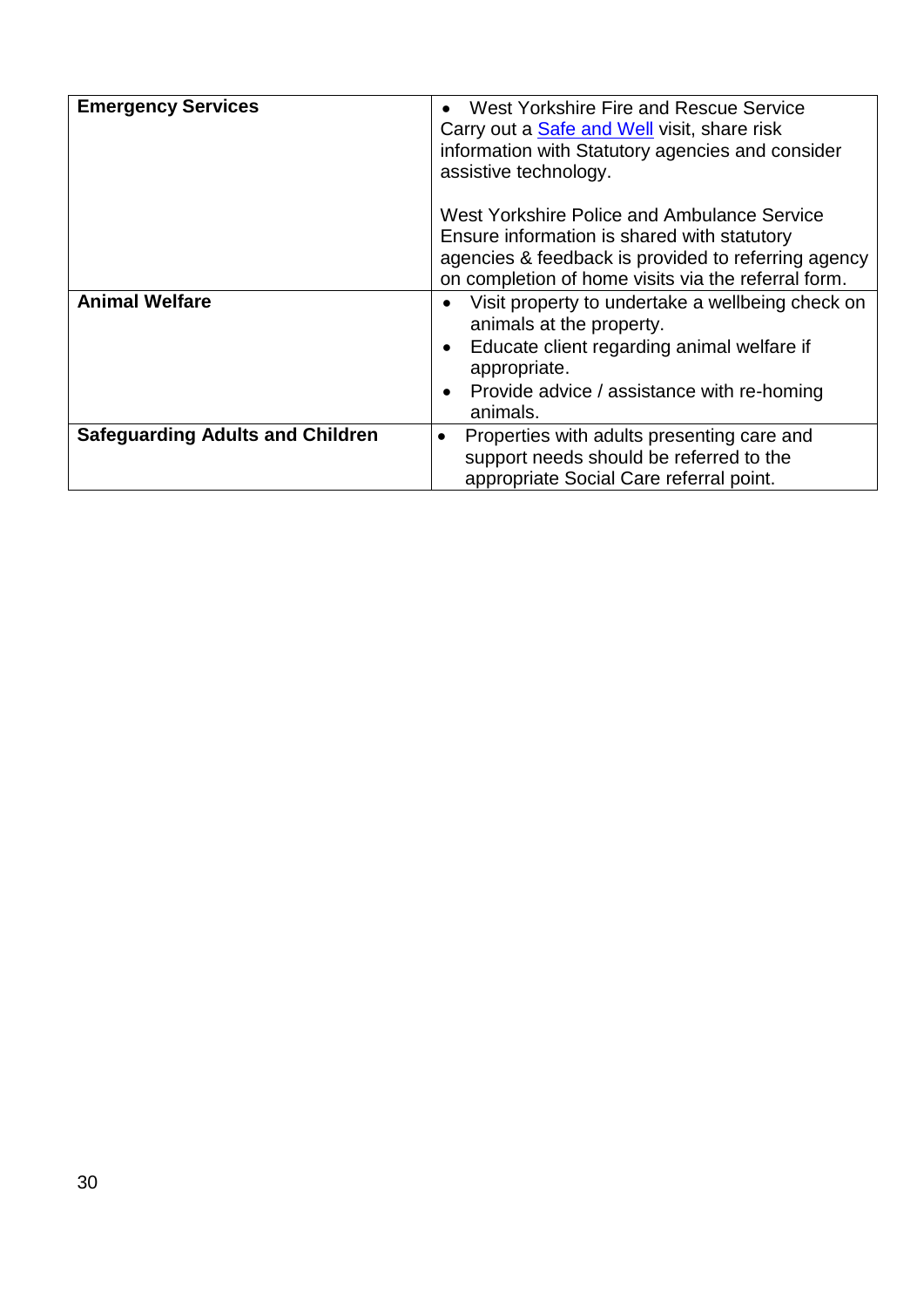<span id="page-30-0"></span>

| <b>Level 3</b><br><b>Clutter image</b><br>rating<br>$7 - 9$ | Household environment will require intervention with a collaborative<br>multi-agency approach with the involvement from a wide range of<br>professionals. This level of hoarding constitutes a significant risk to<br>the health of the householders, surrounding properties and<br>residents. Residents are often unaware of the implication of their<br>hoarding actions and oblivious to the risk it poses.                                                                                                                                                                                                                                                                                                                                                                                                                                                                                                                                                                                                                                                                        |  |
|-------------------------------------------------------------|---------------------------------------------------------------------------------------------------------------------------------------------------------------------------------------------------------------------------------------------------------------------------------------------------------------------------------------------------------------------------------------------------------------------------------------------------------------------------------------------------------------------------------------------------------------------------------------------------------------------------------------------------------------------------------------------------------------------------------------------------------------------------------------------------------------------------------------------------------------------------------------------------------------------------------------------------------------------------------------------------------------------------------------------------------------------------------------|--|
| 1. Property<br>structure,<br>services &<br>garden area      | Limited access to the property due to extreme clutter.<br>Extreme clutter may be seen at windows.<br>Extreme clutter may be seen outside the property.<br>Garden not accessible and extensively overgrown.<br>Services not connected or not functioning properly.<br>Smoke alarms not fitted or not functioning.<br>$\bullet$<br>Property lacks ventilation due to clutter<br>Evidence of structural damage or outstanding repairs including damp.<br>Interior doors missing or blocked open.<br>Evidence of indoor items stored outside.                                                                                                                                                                                                                                                                                                                                                                                                                                                                                                                                             |  |
| 2. Household<br><b>Functions</b>                            | Clutter is obstructing the living spaces and is preventing the use of the<br>$\bullet$<br>rooms for their intended purpose.<br>Room(s) scores 7 - 9 on the clutter image scale. Rooms are not used<br>$\bullet$<br>for intended purposes or very limited.<br>Beds inaccessible or unusable due to clutter or infestation.<br>$\bullet$<br>Entrances, hallways and stairs blocked or difficult to pass.<br>٠<br>Toilets, sinks not functioning or not in use.<br>$\bullet$<br>Resident at risk due to living environment.<br>$\bullet$<br>Household appliances are not functioning or inaccessible.<br>$\bullet$<br>Resident has no safe cooking environment.<br>٠<br>Resident is using candles.<br>٠<br>Evidence of outdoor clutter being stored indoors.<br>٠<br>No evidence of housekeeping being undertaken.<br>$\bullet$<br>Broken household items not discarded e.g. broken glass or plates.<br>$\bullet$<br>Property is not maintained within terms of lease or tenancy agreement<br>where applicable.<br>Property is at risk of notice being served by Housing Standards Team. |  |
| 3. Health and<br><b>Safety</b>                              | Human urine and excrement may be present.<br>$\bullet$<br>Excessive odour in the property may also be evident from the outside.<br>$\bullet$<br>Rotting food may be present.<br>$\bullet$<br>Evidence may be seen of unclean, unused and or buried plates &<br>٠<br>dishes.<br>Broken household items not discarded e.g. broken glass or plates.<br>$\bullet$<br>Inappropriate quantities or storage of medication.<br>$\bullet$<br>Pungent odour can be smelt inside the property and possibly from<br>$\bullet$<br>outside.                                                                                                                                                                                                                                                                                                                                                                                                                                                                                                                                                         |  |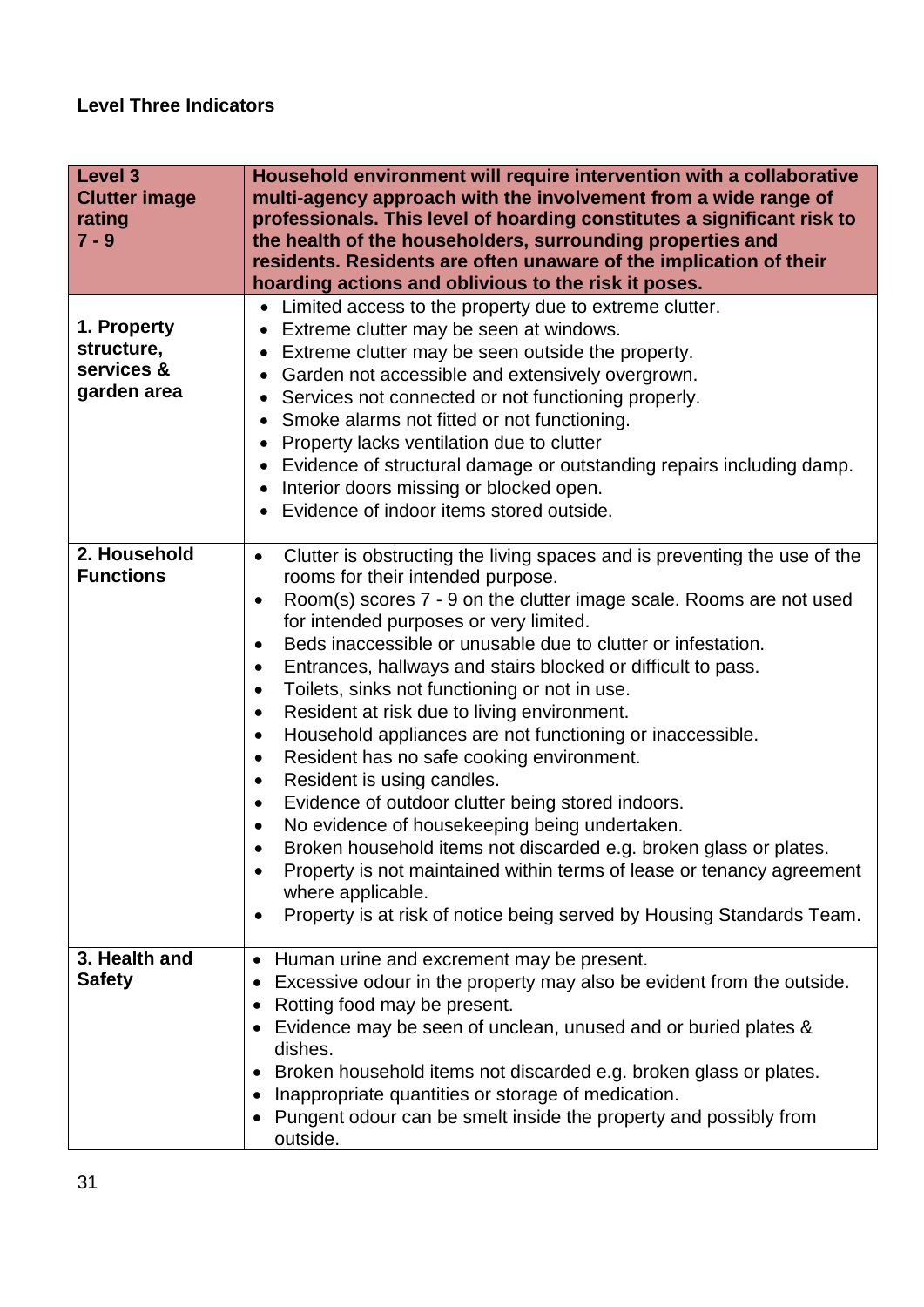|                                                            | Concern with the integrity of the electrics.<br>$\bullet$<br>Inappropriate use of electrical extension cords or evidence of<br>$\bullet$<br>unqualified work to the electrics.<br>Concern for declining mental health.<br>$\bullet$                                                                                                                                                                                                                                           |
|------------------------------------------------------------|-------------------------------------------------------------------------------------------------------------------------------------------------------------------------------------------------------------------------------------------------------------------------------------------------------------------------------------------------------------------------------------------------------------------------------------------------------------------------------|
| 4. Safeguard of<br><b>Children &amp; Family</b><br>members | Properties with adults presenting care and support needs should be<br>$\bullet$<br>referred to Adult Services Access Point.<br>Please note all additional concerns for householders.<br>$\bullet$                                                                                                                                                                                                                                                                             |
| 5. Animals and<br><b>Pests</b>                             | Animals at the property at risk due the level of clutter in the property.<br>$\bullet$<br>Resident may not able to control the animals at the property.<br>$\bullet$<br>Animals' living area is not maintained and smells.<br>$\bullet$<br>Animals appear to be under nourished or over fed.<br>Hoarding of animals at the property.<br>Heavy insect infestation (bed bugs, lice, fleas, cockroaches, ants,<br>silverfish, etc.).<br>Visible rodent infestation.<br>$\bullet$ |
| 6. Personal<br><b>Protective</b><br><b>Equipment (PPE)</b> | Latex Gloves, boots or needle stick safe shoes, face mask, hand<br>$\bullet$<br>sanitizer, insect repellent.<br>Visit in pairs required.<br>$\bullet$                                                                                                                                                                                                                                                                                                                         |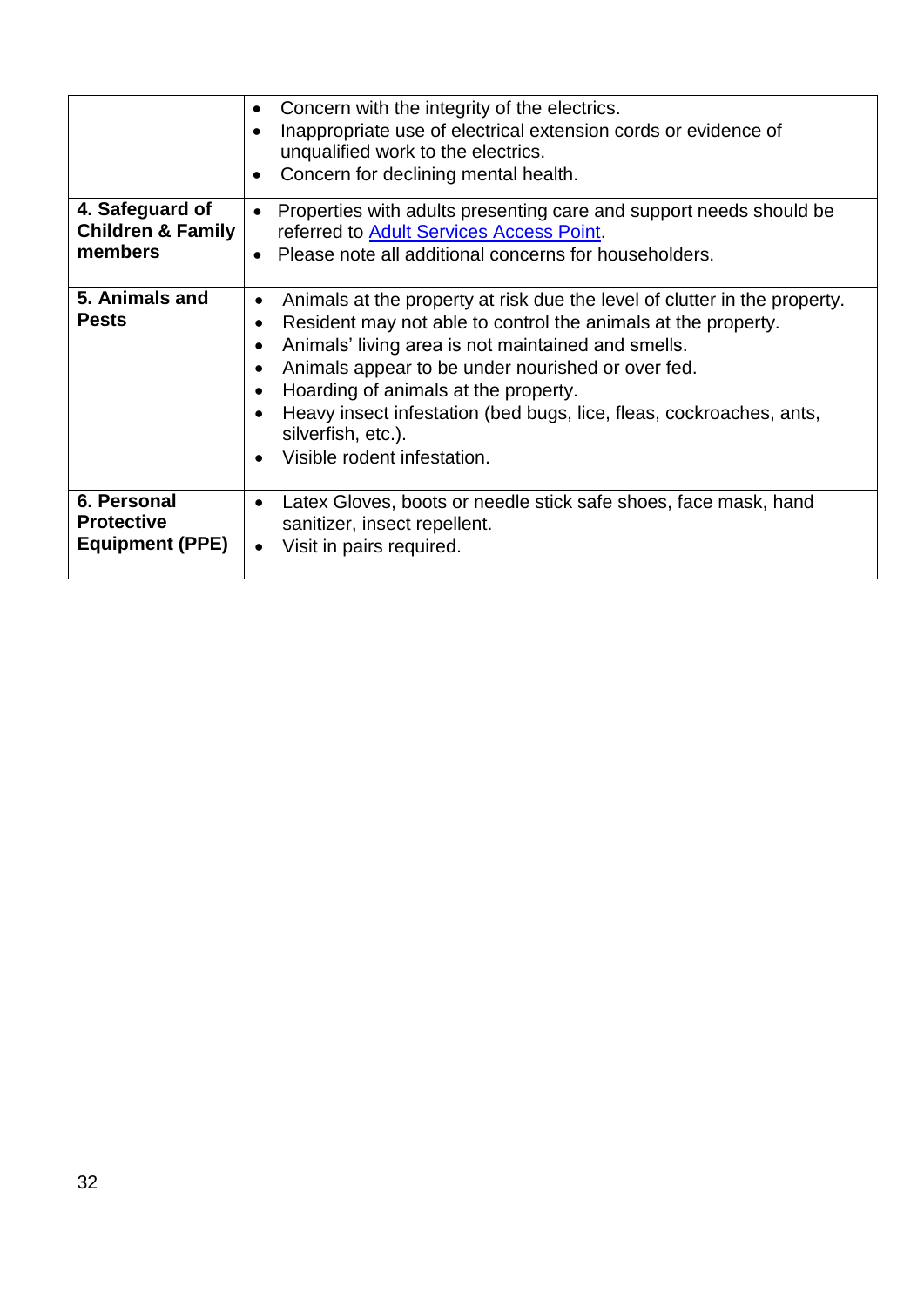# <span id="page-32-0"></span>**Level Three: Multi-Agency Actions**

| <b>Actions</b>                                                                                                                                                      | <b>Level 3</b>                                                                                                                                                                                                                                                                                                                                                                                         |
|---------------------------------------------------------------------------------------------------------------------------------------------------------------------|--------------------------------------------------------------------------------------------------------------------------------------------------------------------------------------------------------------------------------------------------------------------------------------------------------------------------------------------------------------------------------------------------------|
| <b>Referring Agency</b><br>A referral to the Hoarding panel must be<br>made in cases where hoarding is rated at<br>5 or above on the Clutter Rating Image<br>Scale. | If the individual does not meet the Safeguarding<br>$\bullet$<br>thresholds for a referral, consider contacting<br>Social Care regarding possible care and<br>support needs assessment.<br>Raise a request to West Yorkshire Fire and<br>$\bullet$<br>Rescue Service within 24 hours to provide a<br><b>Safe and Well visit.</b><br>Refer to <b>Housing Standards Team</b> using the<br>referral form. |
| <b>Housing Standards Team</b>                                                                                                                                       | Carry out an inspection.<br>٠<br>At time of inspection, EHO decides on<br>appropriate course of action.<br>• Consider serving notices under Public Health<br>Act 1936, Environmental Protection Act 1990,<br>Prevention of Damage by Pests Act 1949 or<br>Housing Act 2004.<br>Consider Works in Default if notices not<br>$\bullet$<br>complied by occupier.                                          |
| Landlord                                                                                                                                                            | Visit resident to inspect the property & assess<br>support needs.<br>Attend multi agency hoarding meeting.<br>Enforce tenancy conditions relating to residents<br>$\bullet$<br>responsibilities.                                                                                                                                                                                                       |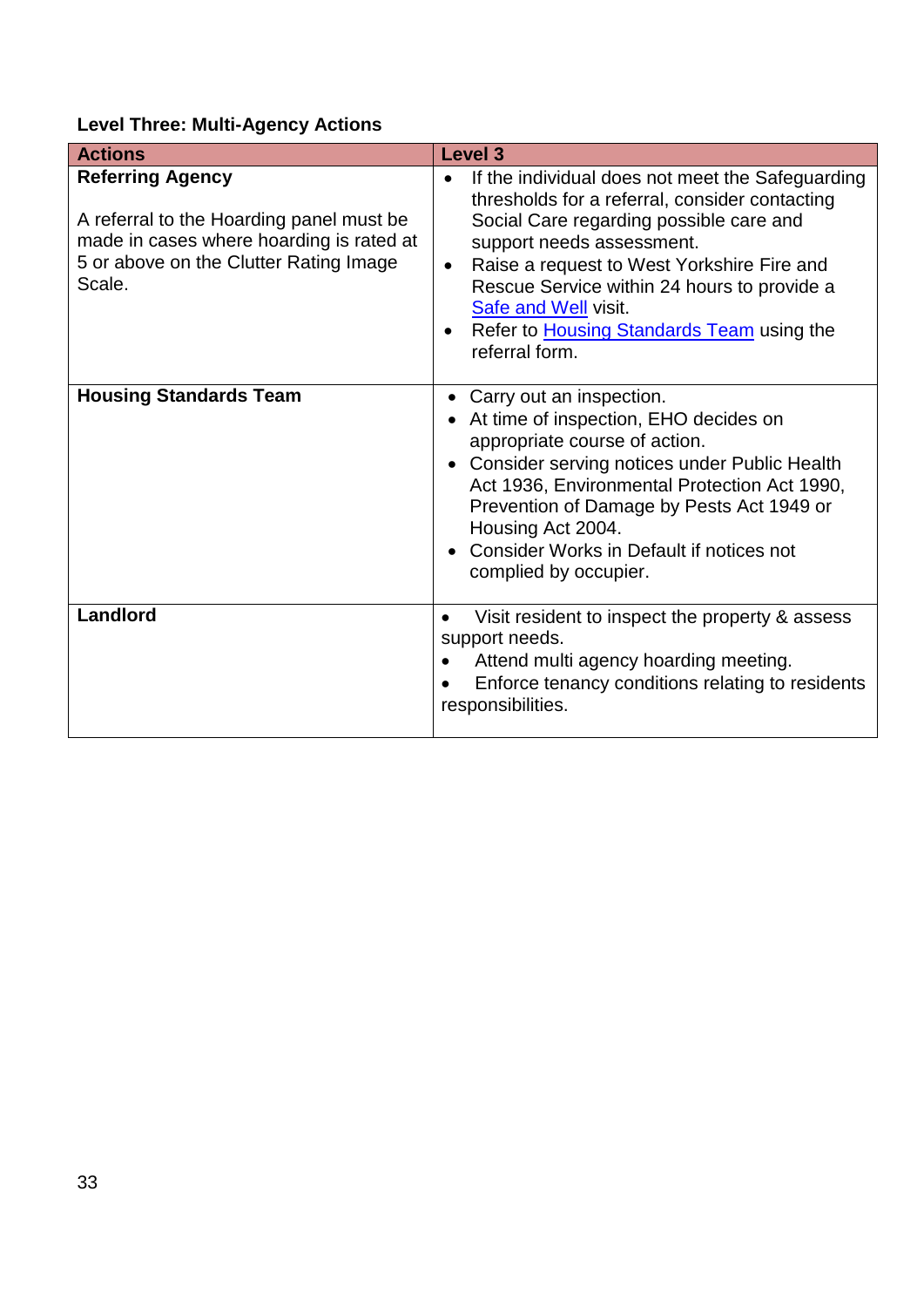| <b>Practitioners</b>                    | Refer to "Hoarding Guidance Questions for<br>practitioners".<br>Complete Hoarding referral form<br>Ensure information sharing with all agencies<br>involved to ensure a collaborative approach and a<br>sustainable resolution.<br>West Yorkshire Fire and Rescue Service- Carry<br>out a Safe and Well visit.<br>Check, share risk information with Statutory<br>agencies and consider assistive technology.<br>West Yorkshire Police and Ambulance Service-<br>Ensure information is shared with statutory<br>agencies & feedback is provided to referring<br>agency on completion of home visits via the<br>Referral form.<br>• Attend hoarding multi agency meetings on<br>request.<br>• Ensure information sharing with all agencies<br>involved to ensure a collaborative approach and<br>a sustainable resolution.<br>Provide feedback to referring agency on<br>completion of home visits. |
|-----------------------------------------|----------------------------------------------------------------------------------------------------------------------------------------------------------------------------------------------------------------------------------------------------------------------------------------------------------------------------------------------------------------------------------------------------------------------------------------------------------------------------------------------------------------------------------------------------------------------------------------------------------------------------------------------------------------------------------------------------------------------------------------------------------------------------------------------------------------------------------------------------------------------------------------------------|
| <b>Animal Welfare</b>                   | Visit property to undertake a wellbeing check on<br>animals at the property.<br>Remove animals to a safe environment.<br>Educate client regarding animal welfare if<br>appropriate.<br>Take legal action for animal cruelty if<br>appropriate.<br>Provide advice / assistance with re-homing                                                                                                                                                                                                                                                                                                                                                                                                                                                                                                                                                                                                       |
| <b>Safeguarding Adults and Children</b> | animals.<br>Properties with adults presenting care and support<br>needs should be referred to the appropriate Social<br>Care referral point.                                                                                                                                                                                                                                                                                                                                                                                                                                                                                                                                                                                                                                                                                                                                                       |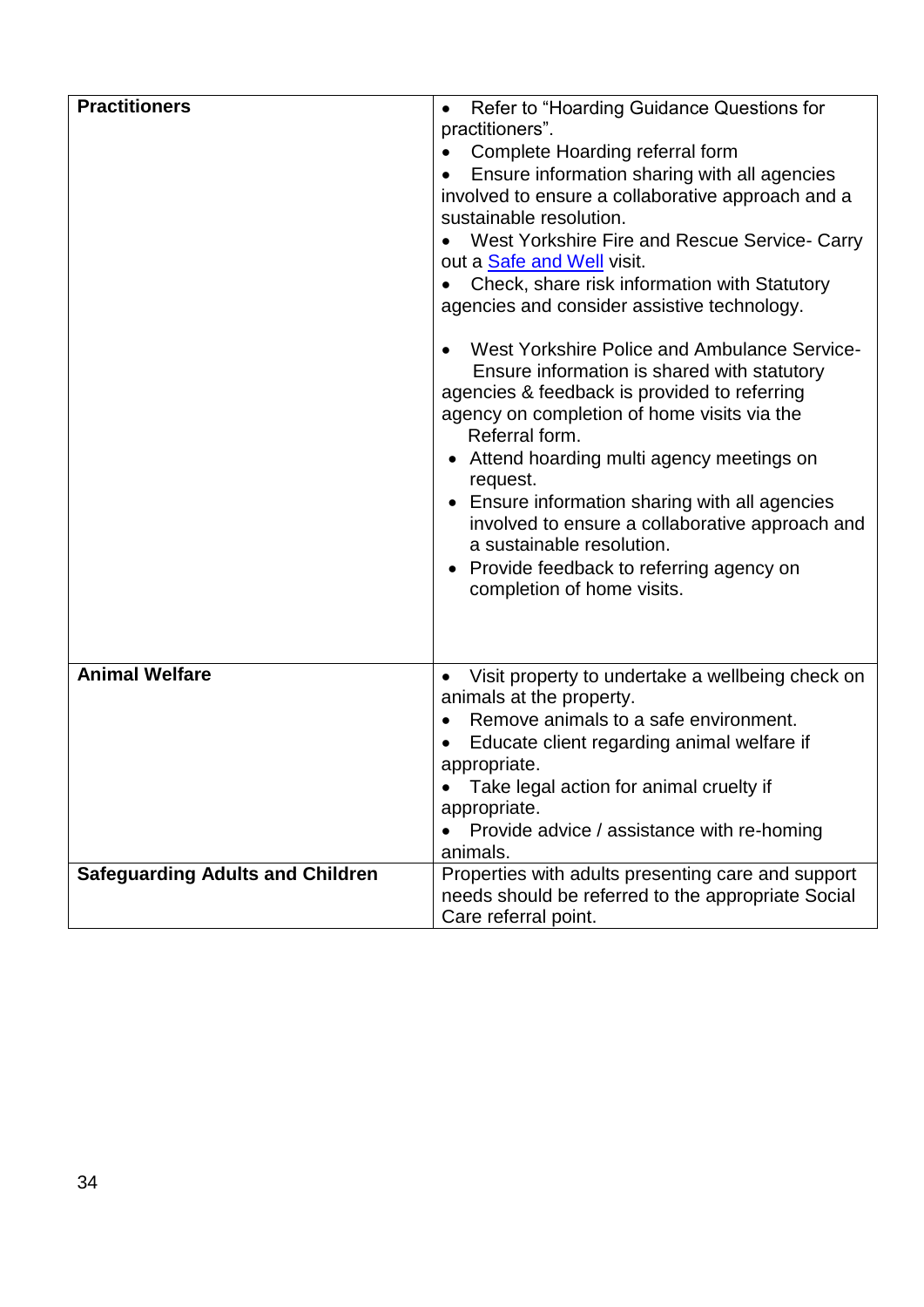<span id="page-34-0"></span>

| <b>Bradford District Hoarding Panel Assessment Tool</b> |                                |  |  |  |  |
|---------------------------------------------------------|--------------------------------|--|--|--|--|
| Date of assessment                                      |                                |  |  |  |  |
| Assessed by                                             |                                |  |  |  |  |
| <b>Organisation and Department</b>                      |                                |  |  |  |  |
| <b>Contact Details:</b>                                 |                                |  |  |  |  |
| <b>Client</b>                                           |                                |  |  |  |  |
| Name                                                    | Date of Birth                  |  |  |  |  |
| Consent                                                 | Reason if consent not obtained |  |  |  |  |
| Obtained<br>$\Box$ Not obtained $\Box$                  |                                |  |  |  |  |
| Address Inc. Postcode                                   | Telephone                      |  |  |  |  |
| Other Residents:                                        |                                |  |  |  |  |
| Dependent Children:                                     |                                |  |  |  |  |

# **Appendix B: Bradford District Hoarding Panel Assessment Tool**

| <b>Property Details</b>                                                          |                                       |  |  |  |  |
|----------------------------------------------------------------------------------|---------------------------------------|--|--|--|--|
| <b>Occupation Status</b>                                                         | Landlord                              |  |  |  |  |
| Tenant<br>Owner <b>D</b><br>$\Box$                                               |                                       |  |  |  |  |
| Landlord Contact Name                                                            | Landlord contact details              |  |  |  |  |
| Flat $\Box$ Maisonette $\Box$ House $\Box$ Sheltered accommodation $\Box$ other: |                                       |  |  |  |  |
| On what floor is the front door?                                                 | How many steps to the front door?     |  |  |  |  |
| On what floor is the toilet?                                                     | On what floor is the bathroom?        |  |  |  |  |
| How many steps in the property?                                                  | How many rooms (excluding kitchen and |  |  |  |  |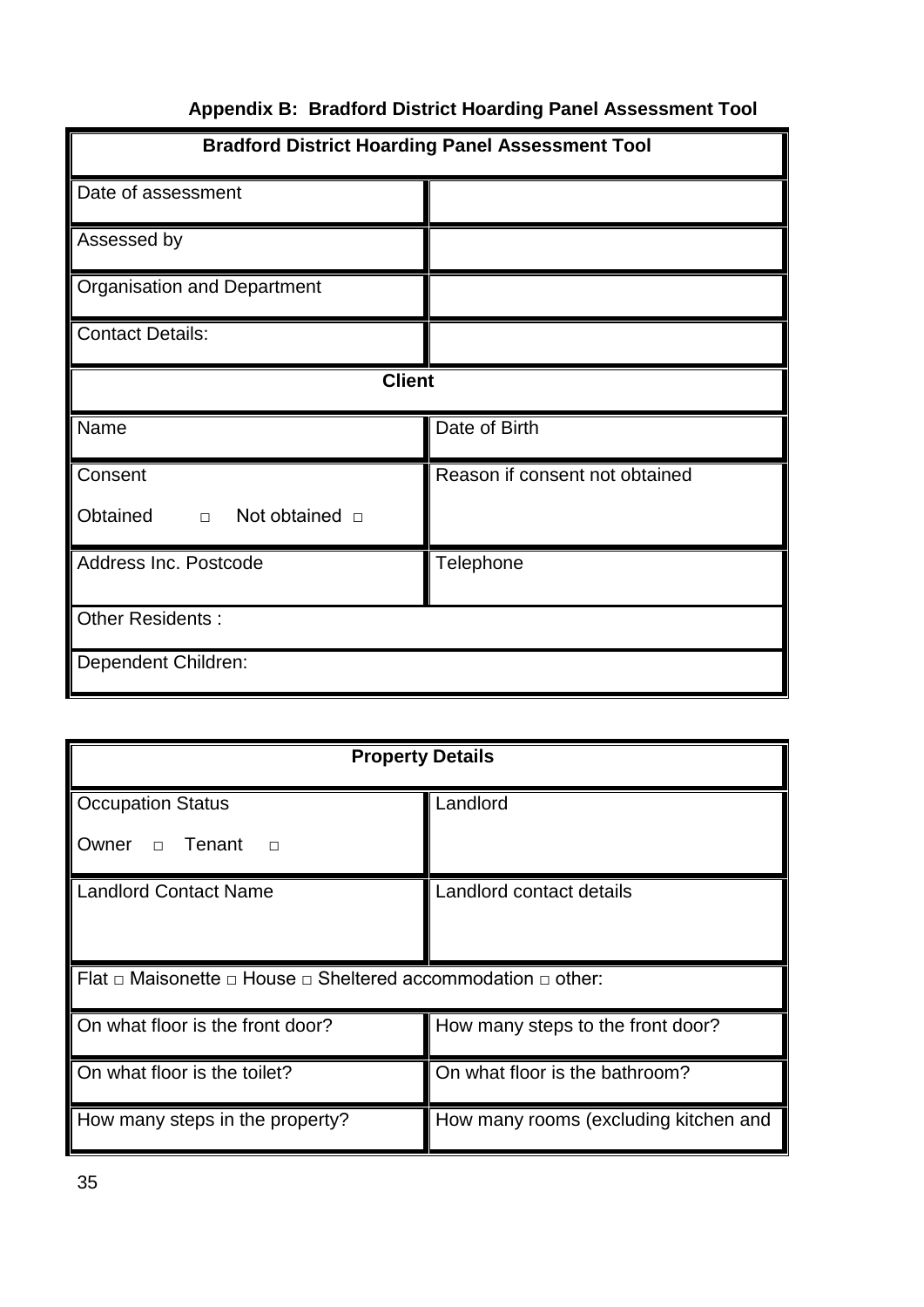| bathroom)? |  |
|------------|--|
|------------|--|

| <b>Hoarding Behaviours</b>                                                  |             |                 |  |  |  |
|-----------------------------------------------------------------------------|-------------|-----------------|--|--|--|
| Brief description of the situation/circumstances surrounding the individual |             |                 |  |  |  |
| What is the client's attitude to the hoarding?                              |             |                 |  |  |  |
| Will she/he allow access?                                                   |             |                 |  |  |  |
| Clutter index rating scale (1 to 9)                                         |             |                 |  |  |  |
| Kitchen                                                                     | Living Room | <b>Bathroom</b> |  |  |  |
| Bedroom 1                                                                   | Bedroom 2   | Bedroom 3       |  |  |  |
| Other rooms                                                                 |             |                 |  |  |  |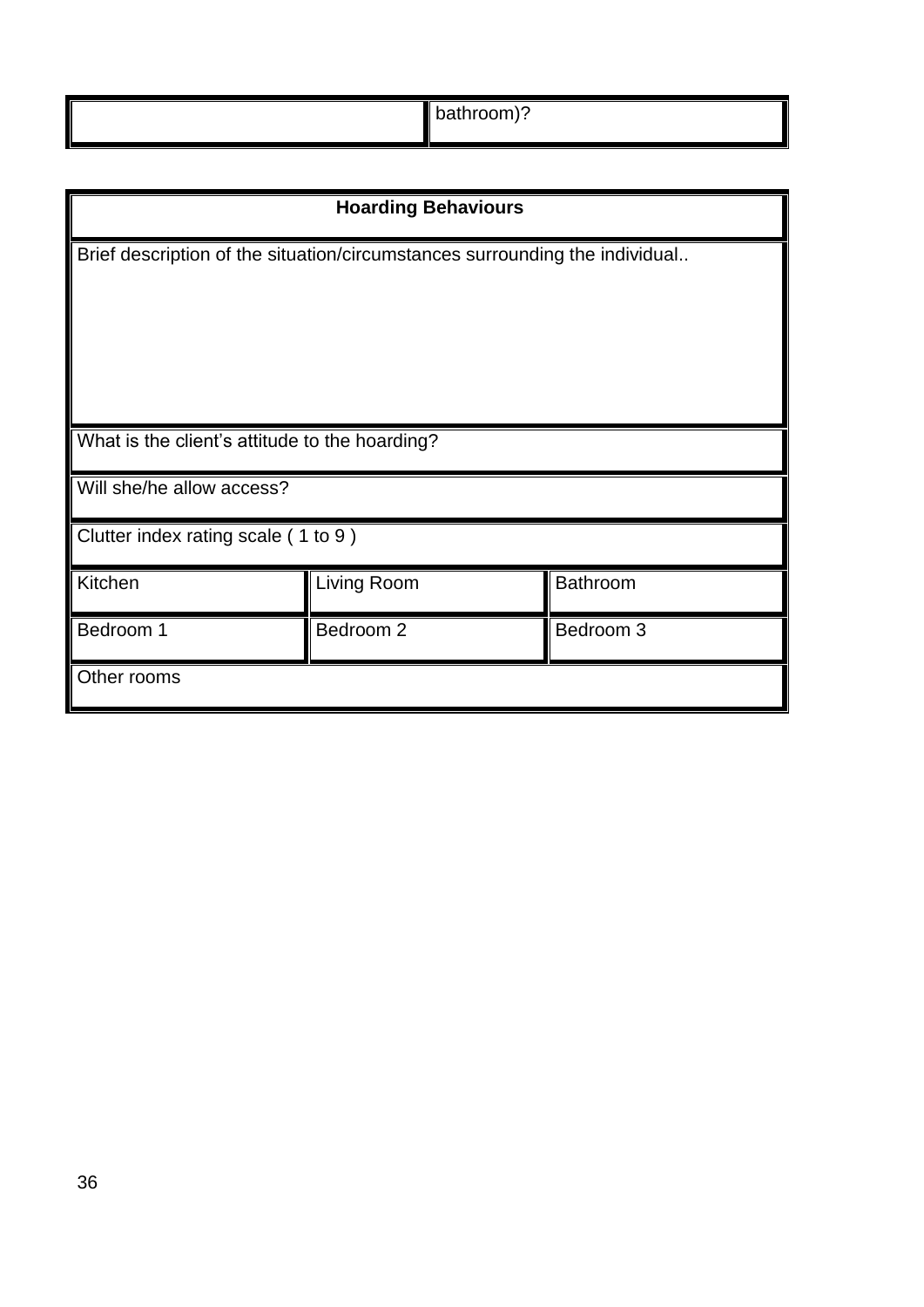| <b>Living Conditions</b>                           |             |              |            |          |  |  |
|----------------------------------------------------|-------------|--------------|------------|----------|--|--|
|                                                    | Low $(1-3)$ | Medium (4-6) | High (7-9) | Comments |  |  |
| Structural<br>damage to the<br>house               |             |              |            |          |  |  |
| Rotten food in<br>the house                        |             |              |            |          |  |  |
| Insect or<br>rodent<br>infestation in<br>the house |             |              |            |          |  |  |
| Animals in the<br>house                            |             |              |            |          |  |  |
| Clutter outside<br>of the house                    |             |              |            |          |  |  |
| Cleanliness of<br>the house                        |             |              |            |          |  |  |
| Other(e.g<br>human faeces)                         |             |              |            |          |  |  |

| Fixtures and appliances. Please indicate whether the following are in working order: |     |           |                  |                     |     |           |                         |
|--------------------------------------------------------------------------------------|-----|-----------|------------------|---------------------|-----|-----------|-------------------------|
|                                                                                      | Yes | <b>No</b> | Actions<br>Taken |                     | Yes | <b>No</b> | <b>Actions</b><br>Taken |
| Oven                                                                                 |     |           |                  | Fridge/Freezer      |     |           |                         |
| <b>Kitchen Sink</b>                                                                  |     |           |                  | Bathroom<br>/shower |     |           |                         |
| Washer/Dryer                                                                         |     |           |                  | <b>Toilet</b>       |     |           |                         |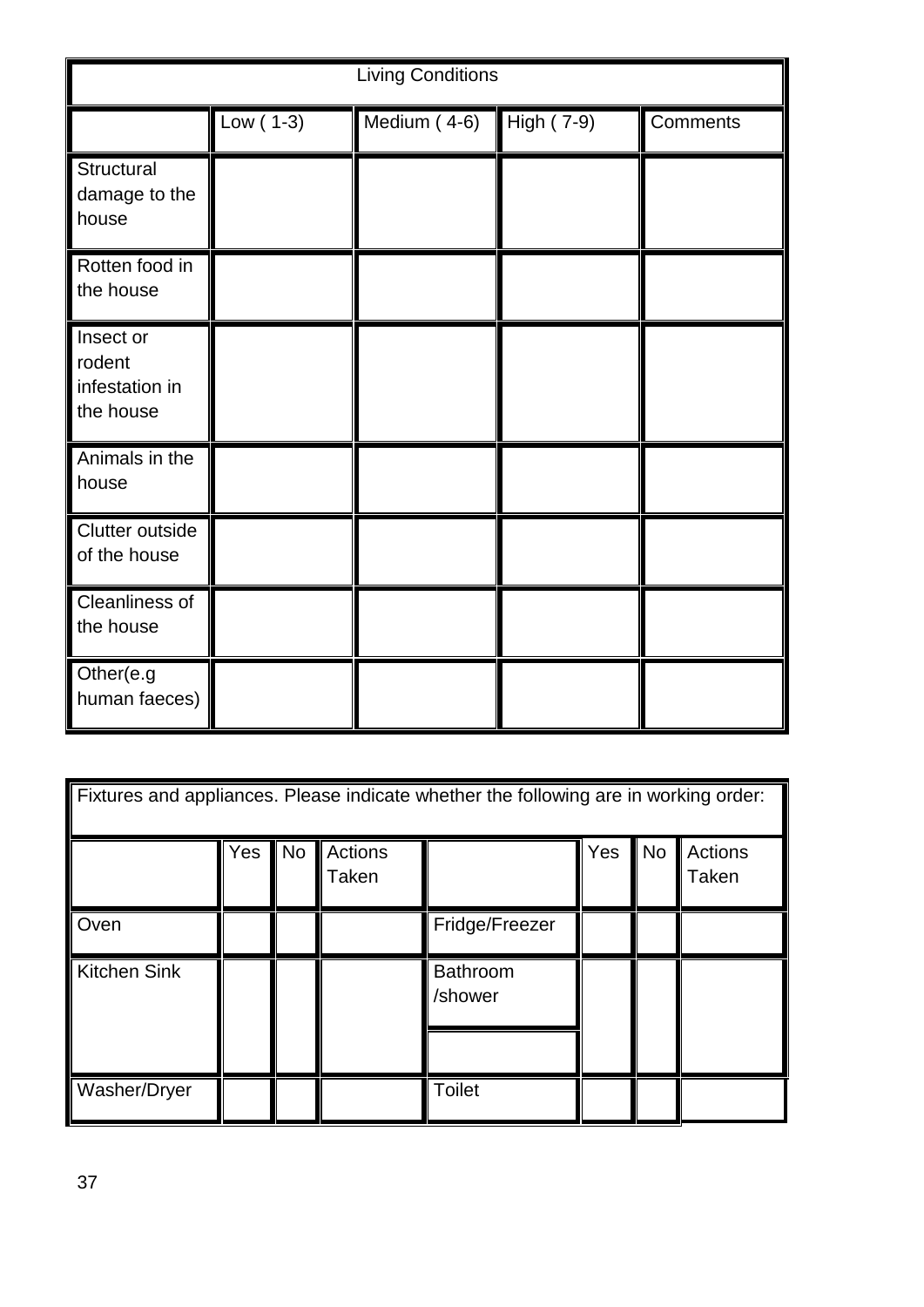| Electricity           |  | <b>Water Heater</b> |  |  |
|-----------------------|--|---------------------|--|--|
| <b>Boiler/Heating</b> |  |                     |  |  |

| Safety                                                                                                                                |     |     |      |  |  |  |
|---------------------------------------------------------------------------------------------------------------------------------------|-----|-----|------|--|--|--|
|                                                                                                                                       | Low | Med | High |  |  |  |
| Does any part of<br>the house pose a<br>fire hazard? (e.g<br>unsafe electrical<br>cords, flammable<br>object next to heat<br>sources) |     |     |      |  |  |  |
| How difficult would<br>it be for emergency<br>people to move<br>equipment through<br>the home?                                        |     |     |      |  |  |  |
| Are the exits from<br>the home blocked?                                                                                               |     |     |      |  |  |  |
| Are stairwells<br>unsafe?                                                                                                             |     |     |      |  |  |  |
| Is there any danger<br>of falling due to the<br>clutter?                                                                              |     |     |      |  |  |  |

Completed forms to be emailed securely to :

<span id="page-37-0"></span>[CHESAdminSupport@bradford.gov.uk](mailto:CHESAdminSupport@bradford.gov.uk)